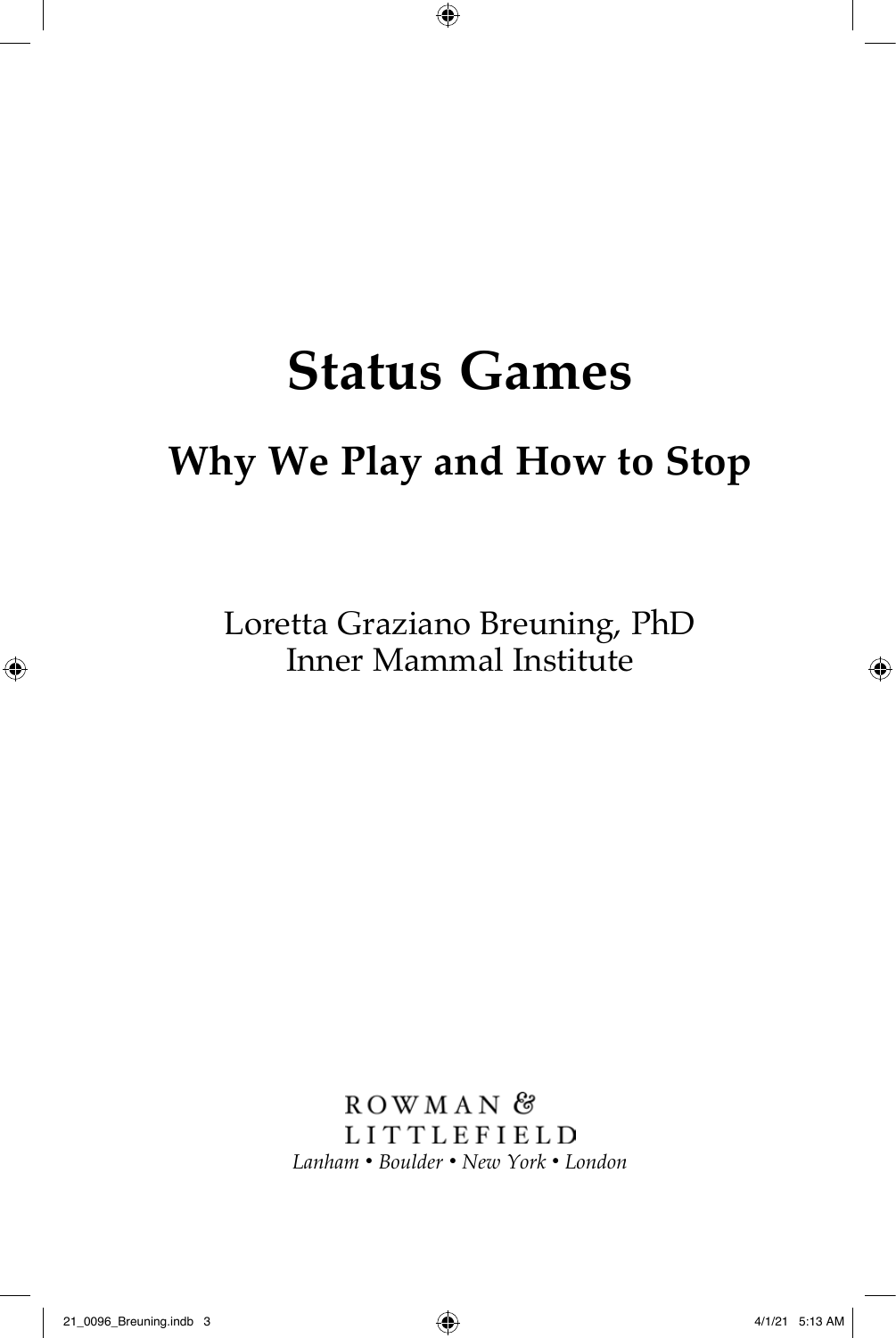# **Contents**

 $\bigoplus$ 

| Preface: How I Stopped Selling                      |                                                | ix  |
|-----------------------------------------------------|------------------------------------------------|-----|
| Introduction: Why We Care about Status              |                                                | 1   |
| <b>PART 1: WHY STATUS GAMES ARE RELENTLESS</b>      |                                                |     |
| 1                                                   | <b>Status Games in Animals</b>                 | 23  |
| 2                                                   | Social Rivalry among Early Humans              | 43  |
| 3                                                   | Status Games around the World                  | 57  |
| <b>PART 2: HOW OUR BRAIN CREATES STATUS GAMES</b>   |                                                |     |
| 4                                                   | Serotonin and the Pleasure of Social Dominance | 75  |
| 5                                                   | Cortisol and Status Stress                     | 91  |
| 6                                                   | Why It's Always High School in Your Brain      | 107 |
| <b>PART 3: HEALTHY ALTERNATIVES TO STATUS GAMES</b> |                                                |     |
| 7                                                   | A Healthy Serotonin Mindset                    | 127 |
| 8                                                   | Practical Steps toward Serotonin               | 143 |
| 9                                                   | Help Others Escape Status Games                | 159 |

I

 $\bigoplus$ 

 $\bigoplus$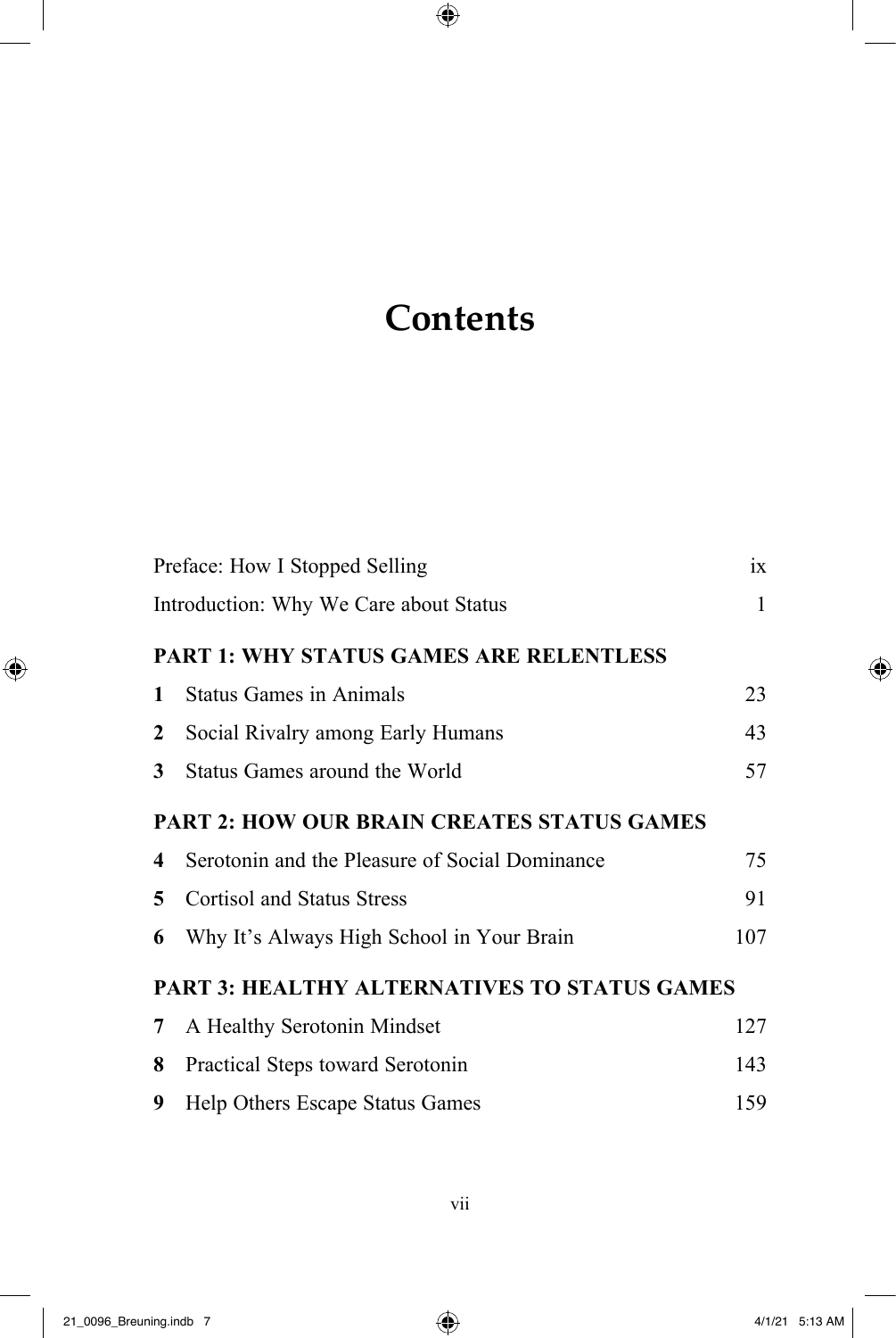# **Preface**

⊕

### *How I Stopped Selling*

Many years ago, I saw the words "Brand You!" on a magazine cover. The article promised success if you think of yourself as a brand and diligently sell your brand. I hated this idea. My definition of success was being able to stop selling.

I had the same problem with romance. I saw people selling themselves to new partners all the time. My idea of love was being able to stop selling. I did not want the kind of love that requires constant monitoring of the marketplace and supplying what the market demands.

I thought something was wrong with me because of my discomfort with selling. But in time, I realized that everyone hates it. So why does everyone feel pressure to do it? We tend to blame society and our families for this thought loop. We tend to think we can't escape it until we create a utopia where everyone feels valued all the time without having to do anything for it. I searched for that utopia and didn't find it.

But I found something better: the facts about how our brain creates these feelings. In the state of nature, social comparison has life-or-death consequences, so natural selection built a brain that responds to social comparisons with life-or-death brain chemistry. Animals have strong feelings about their social position, and we have inherited the brain system that creates these feelings. I relaxed when I understood the origins of my feelings. You can relax too. Nothing is wrong with us. We're mammals!

You have surely heard of Lake Wobegon, "where all the men are tall, all the women are good looking, and all the children are above

⊕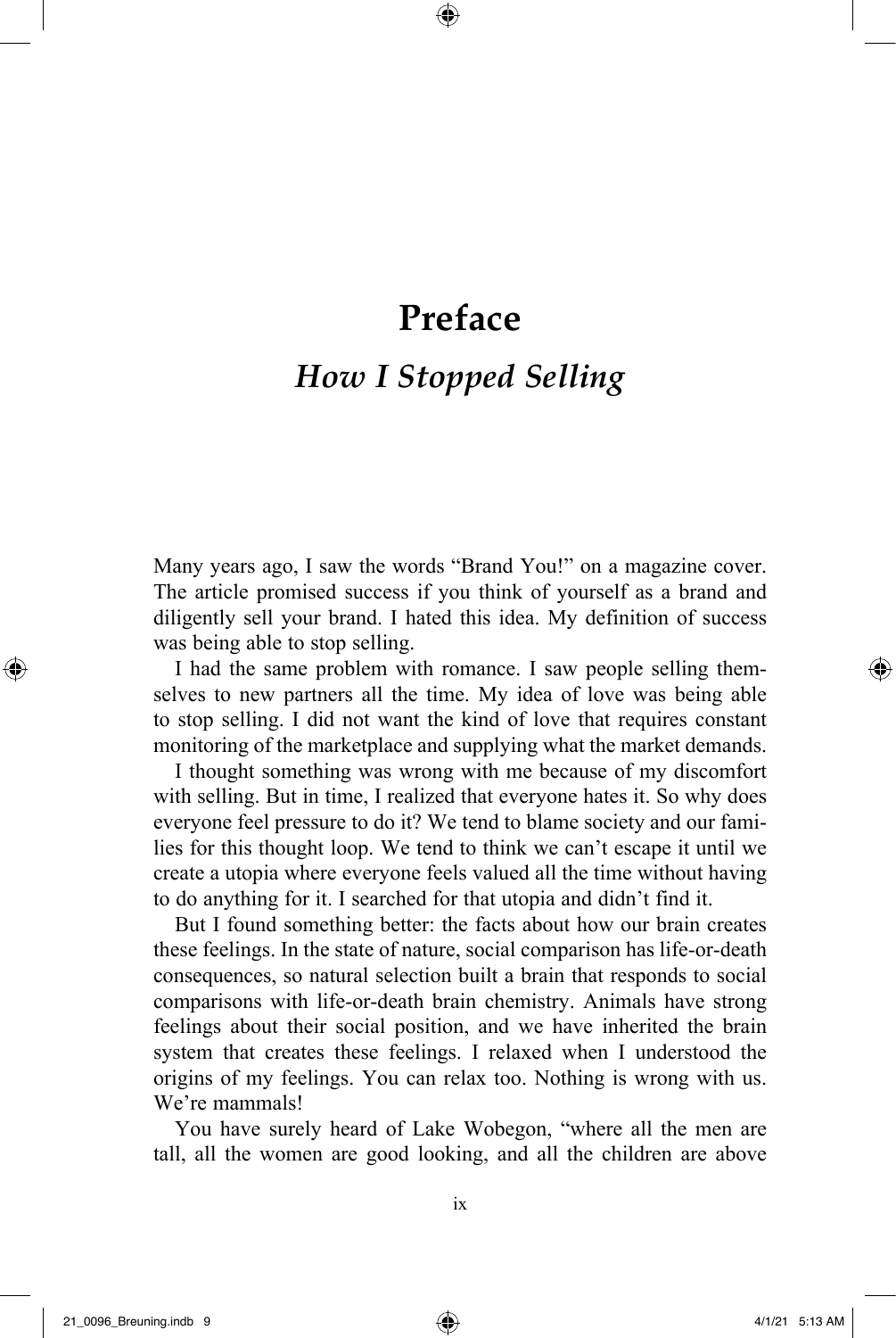#### x *Preface*

 $\bigoplus$ 

average." I grew up in Lake Worseoff, where everyone felt short, ugly, and stupid. I thought the way to be happy was to move to Lake Wobegon. But when I got there, I realized that people are all the same. We all fret over social comparison because we've all inherited a limbic brain that does that. Fortunately, we have power over these emotions when we know how we create them.

⊕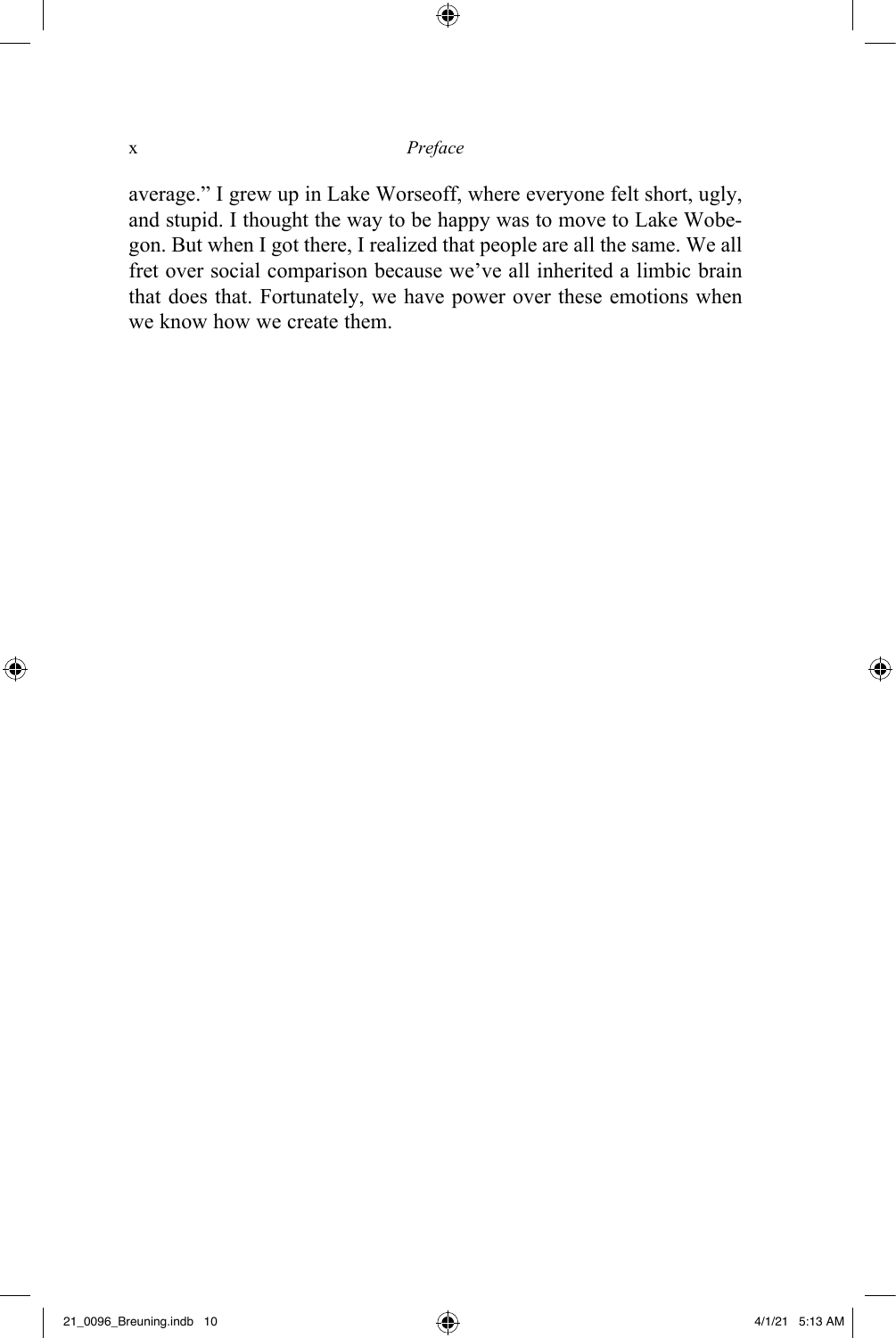⊕

### *Why We Care about Status*

This book shows how status stimulates the good feeling of serotonin, and how you can enjoy serotonin without endless status games. This is a different way to look at life; but once you know the facts, you will enjoy a new sense of calm. Anyone can do it, in three simple steps:

- 1. Recognize your mammalian urge for social importance instead of believing what your verbal brain tells you.
- 2. Replace your old serotonin habit with a new one that puts you up without putting others down.
- 3. Repeat this new thought loop for six weeks, so the new pathway feels as natural as your old one.

This is hard because the verbal brain doesn't understand the mammal brain it's attached to. Your verbal brain says, "I don't care about status" even as your mammal brain cares with a neurochemical sense of urgency. In the modern world, acknowledging your animal urge for social importance is taboo. It's more socially acceptable to talk about your sex life than to admit that you care about status. But once you get real about your inner mammal, you have power over it.

⊕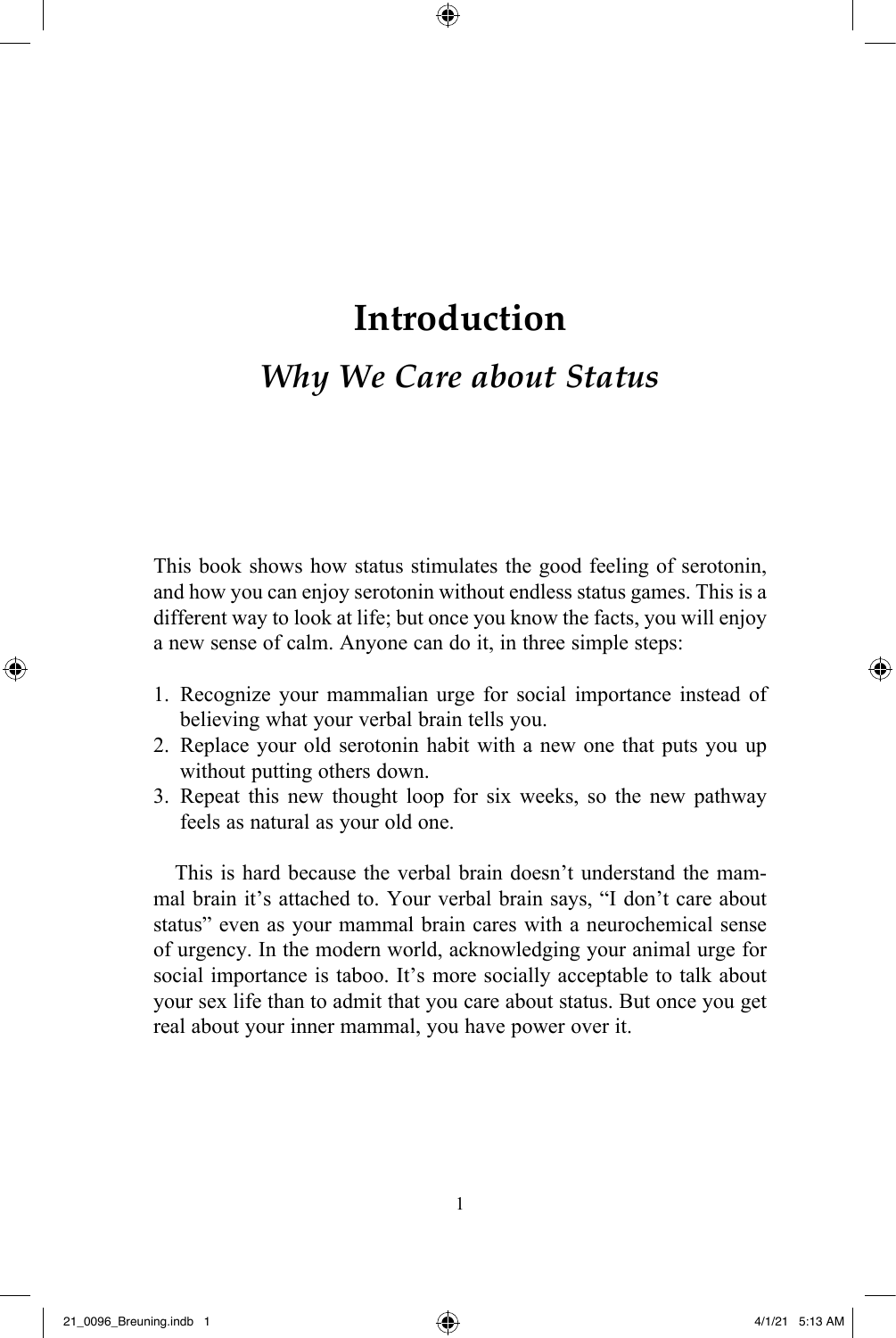⊕

#### **IT'S NOT EASY BEING MAMMAL**

Humans are status conscious because animals are status conscious, and we've inherited the brain structures that motivate them. This may be hard to believe since we're told that animals are cooperative and "our society" causes status seeking. But a close look at the status games of animals reveals patterns we know well from daily life. Mammals strive to one-up each other with all the energy they have left after meeting basic needs. Mammals cooperate when it helps them raise their status, and they compete when that yields more status. They do this because the mammal brain rewards you with a good feeling when you dominate and alarms you with threat chemicals when you submit.

We have inherited this brain chemistry. It gives us life-or-death feelings about status despite our best intentions. When you know how your mammal brain does this, you can enjoy the world as it is instead of feeling threatened by status games. You can't control the world, but you can control your brain more than you realize.

Researchers have studied the status distinctions in mammalian herds and packs and troops for over a century. We know that mammals who raise their status are more able to spread their genes. They don't think consciously about genetics, of course. They just do what feels good, and natural selection built a brain that rewards them with a good feeling (serotonin) when they raise their status. And it alerts them with a bad feeling (cortisol) when they see a threat to their status. Humans have the same chemicals, and we control them with the same brain structures (the amygdala, hippocampus, pituitary, etc., collectively known as the limbic system). So our strong feelings about status are not a mystery.

Humans differ from other animals because of our big cortex, which gives us language and awareness of the future. The animal brain cannot process language or think about the future. This is why the animal brain inside you cannot tell you in words why it feels good or bad, and why it does not care about the future consequences of the things that make you feel good today. Your animal brain just strives to repeat behaviors that trigger happy chemicals and avoid behaviors that trigger unhappy chemicals.

You don't think this consciously, of course. Your limbic brain and your verbal brain are not on speaking terms. This is why you can long

⊕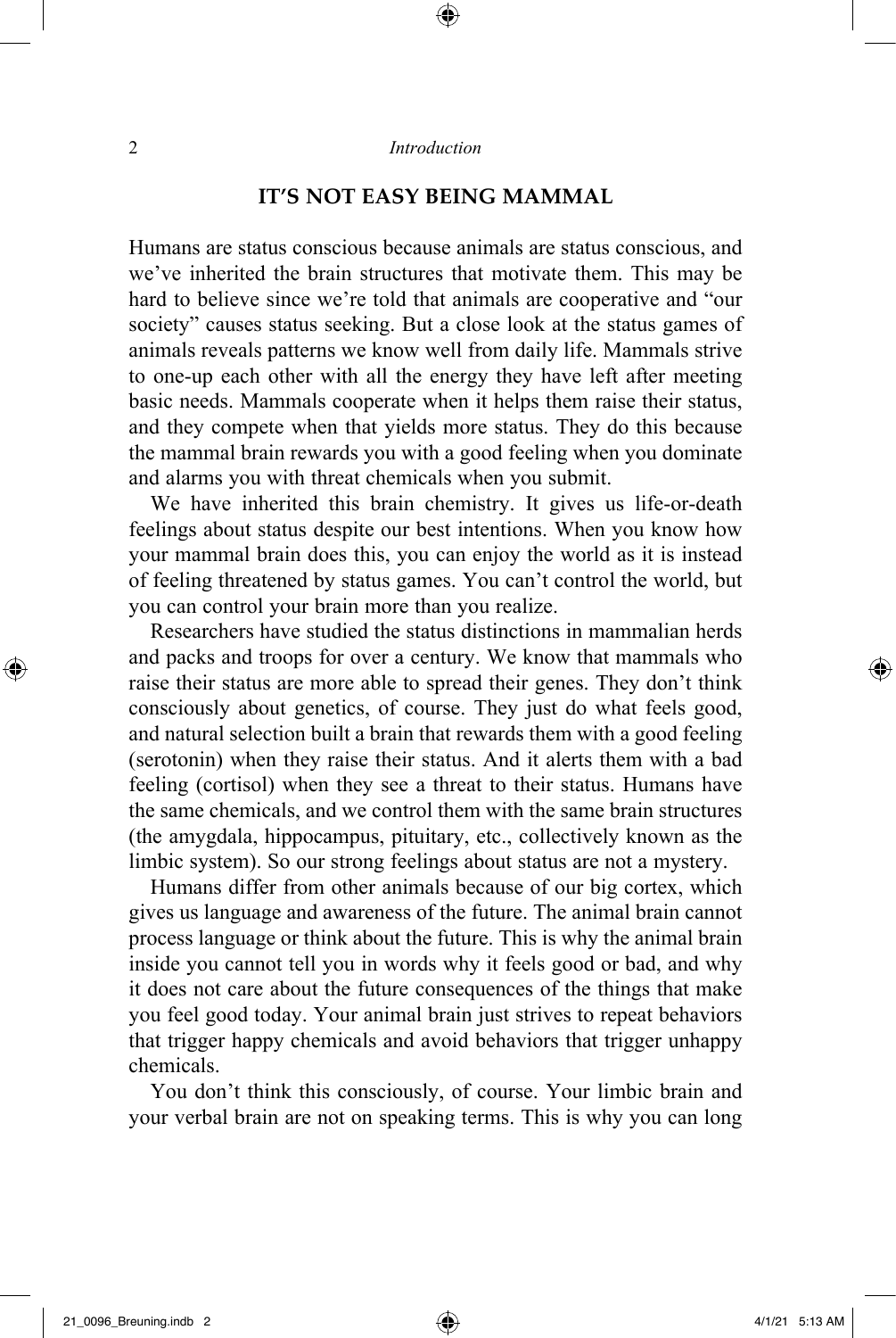⊕

To make life even harder, serotonin is quickly metabolized. The good feeling soon passes, then you need another moment of social dominance to enjoy more of it. This is why status games are so relentless.

To complicate life further, each brain seeks status in whatever way it got it before. Neurons connect when serotonin flows, which wires us to expect good feelings in the ways we've already experienced them. You seek recognition however you got it in your past. Conscious thought is not involved, because the electricity in your brain flows so easily into the pathways connected by past experience. The recognition you expect does not always come, alas. Disappointment triggers cortisol, which makes you feel like your survival is threatened. You don't think that consciously, but you can end up feeling very threatened in a life that is vastly safer than your ancestors' lives.

We've inherited a brain designed to monitor threats. Neurons connect when cortisol flows, which wires you to scan constantly for whatever made you feel bad in the past. Your threatened feelings are hard for your verbal brain to make sense of. You don't know how you produce them internally, so you see them as evidence of a real external threat. It seems like others are putting you down intentionally because you don't see your own urge to be one-up.

It's not easy being mammal!

#### **WHY YOU PLAY THE GAME**

It feels like you don't have a choice. Everyone else seems to be striving for the one-up position, so your inner mammal knows you'll end up in the one-down position if you don't play the game. You want to ignore these thoughts, but neurochemistry is powerful. Status games keep commanding your attention because:

- Cortisol creates a full-body sense of alarm that's designed to get your attention.
- Serotonin is quickly metabolized, so you always have to do more to get more.

⊕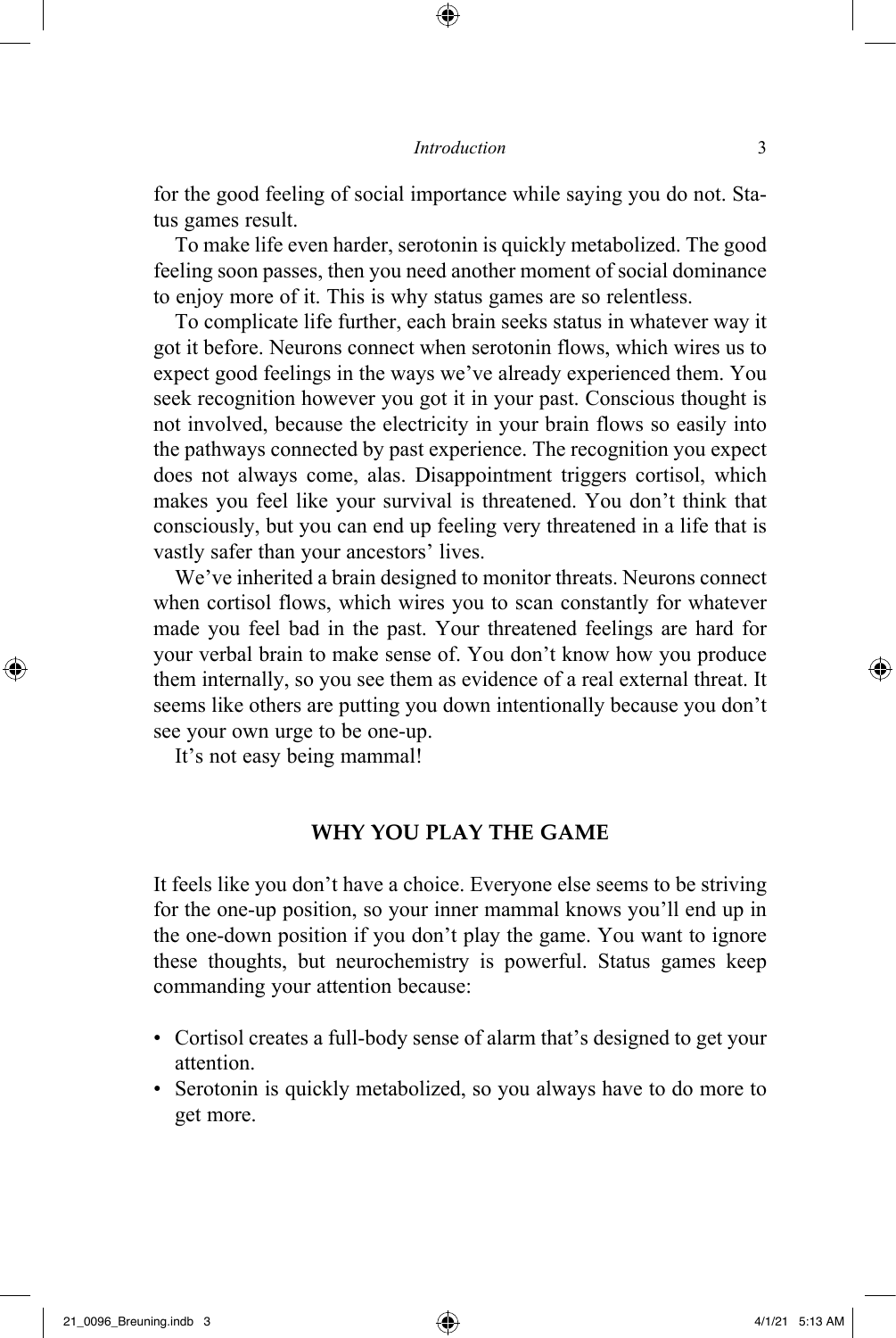⊕

• We interpret these impulses as facts about the external world because we don't know how we produce them internally.

Your coworkers are mammals. Your friends and family are mammals. Your beloved is a mammal. You are a mammal too. We all have ups and downs thanks to the brain we've inherited.

Fortunately, you can build new pathways to stimulate serotonin and relieve cortisol in new ways. But it's hard work. It's like learning a foreign language—you have to repeat a new input a lot to build new wiring. You don't remember the repetition that wired in your native language, nor do you remember the repetition that wired in your old status impulses. But you keep using your old wiring unless you build new wiring.

You won't do the work if you blame the external world for your feelings. So let's look closer at status games in animals. You will see patterns that are eerily familiar.

#### **WHY ANIMALS CARE ABOUT STATUS**

Mammals live in groups for protection from predators. Each mammal strives to meet its own survival needs because happy chemicals are released when it does that. It's hard to live cheek-by-jowl with critters focused on their own survival, but a mammal who leaves the group is easily picked off by predators. Thus, the ability to coexist was naturally selected. But that doesn't mean a mammal feels good about its group all the time.

We tend to romanticize animal groups instead of seeing the whole story. We imagine animals having the solidarity and mutual support that we long for. But the fact is that animals one-up their group mates when it promotes their own survival. Conflict is avoided because weaker individuals back down to avoid harm. Natural selection built a brain that constantly compares its strength to others. When it sees that it's stronger, it feels safe to act on the urge to meet its needs. When it sees that it's weaker, it feels unsafe and restrains the impulse. This is not what you usually hear about animals, so we must zoom in closer on the drama of nature.

Mammals inherited the brains of reptiles and then added on. Reptiles don't cooperate in their quest to meet their needs. Mammals developed

⊕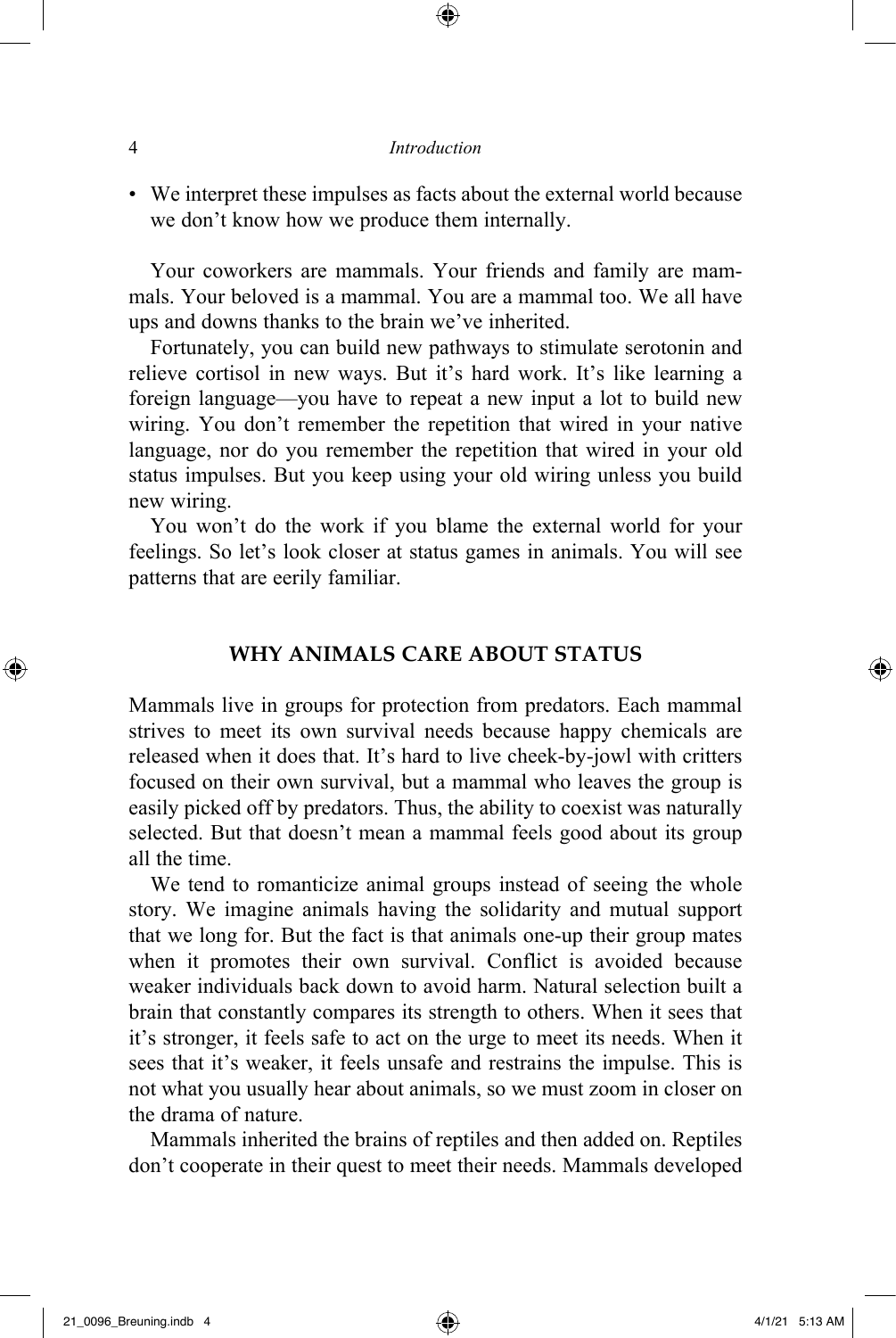⊕

survival of their genes.

Reptiles never seek the company of fellow reptiles. When a reptile sees a smaller individual, it tries to eat it. When it sees a bigger individual, it runs for its life. When it sees a same-size critter, it tries to mate it. (This is less true of birds, which were recently reclassified reptiles.) Fine social distinctions are not made by the reptile brain, yet reptiles have survived for millions of years.

Reptiles survive by making babies in huge numbers, so a species survives even though most babies die. Mammals can't do this because it's harder to gestate a warm-blooded baby. Mammals have so few babies that they must keep more of them alive. They meet this survival challenge by seeking strength in numbers. But it's complicated because each mammal has a survival-seeking reptile brain beneath its supportseeking mammal brain. Each mammal is highly motivated to do what it takes to meet its survival needs. Mammals can only live side by side if they can restrain that impulse.

But they only restrain it when it promotes their survival. The harsh fact of life is that stronger mammals steal food from weaker group mates when that is the better survival choice. If the weaker individual resists, it gets bitten. The pain of a bite wires a brain to fear asserting in the presence of a stronger individual. Juveniles have a grace period, but once juvenile markings fade, a young mammal struggles to fill its belly. A struggle for reproductive opportunity comes after that. Each brain is deciding whether to assert or hold back in each moment.

Navigating this social minefield is the job the mammal brain evolved to do. It releases the stress chemical, cortisol, when it sees itself in the position of weakness. It releases serotonin when it sees itself in the position of strength. *Serotonin is not aggression but a calm confidence in your own strength.* Serotonin creates the feeling that you are safe because you have the capacity to meet your survival needs.

Reptiles are hard-wired at birth, but the mammal brain wires itself from experience. Each serotonin experience wires a young mammal to expect more good feelings from similar situations. Each cortisol surge wires a young brain to expect bad feelings in similar contexts. Thus, without words or curriculum development experts, a young mammal gets wired to do what it takes to keep its genes alive.

For example, a young monkey wakes up hungry each morning and must find food to relieve that internal threat signal. When it sees a piece

⊕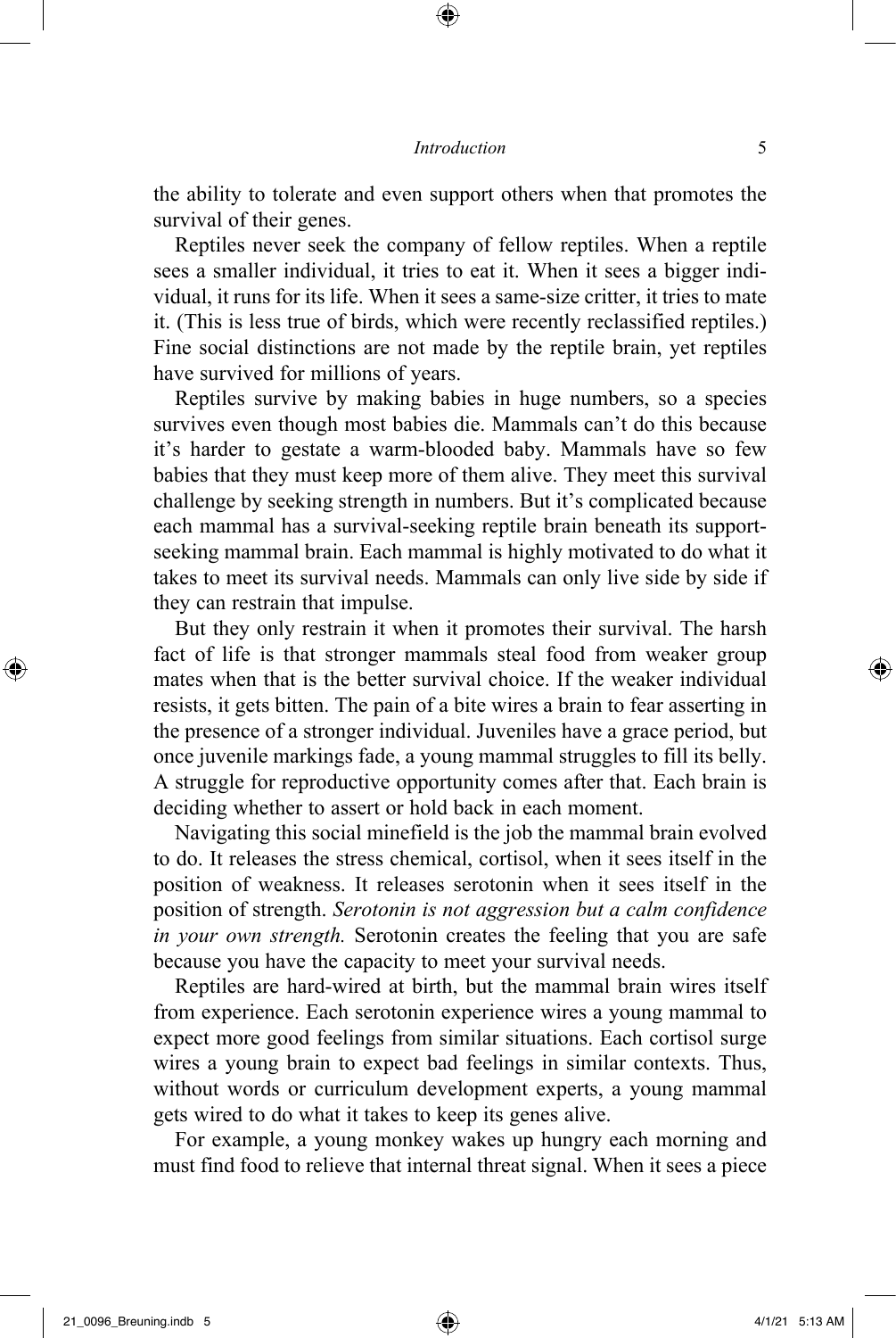⊕

of fruit, the little monkey surveys the social scene before taking action. If it sees a bigger monkey nearby, it looks elsewhere. When it finds food near a smaller monkey, serotonin is released, and it feels safe to act. It is able to weigh its relative strength thanks to the activity we call "play." If you watch young animals at play, you see that they are quite rough. Each brain wires in expectations about when to expect pain, and when to rejoice in its own strength. At puberty, this same guidance system helps a mammal find reproductive opportunity.

*The appetite for social dominance is more primal than the appetite for food and sex because it always comes first.*

The point is not that we should bite weaker individuals. The point is that our brain makes social comparisons and reacts with strong feelings. We learn to restrain the impulse to grab when we're young, and we have to restrain it a lot because serotonin feels good. The urge for social dominance is easy to see in others, but when you feel it yourself, you think you are just trying to survive.

We learn to blame the dominance impulse on "the rich" or on people who act "high and mighty." My professors taught me to blame society, and when I became a professor, I passed this mindset on to my students. But when I learned about the mammal brain, I saw that it was more complicated. Every toddler has the urge to grab and gradually shapes that impulse from its own unique experience. Blaming society for this impulse may please your teachers, but it will not help you understand yourself and your world.

#### **THIS IS NOT HOW I THINK!**

You may insist that you do not think this way. Of course, you do not think it in words. You think it with chemicals, and with wiring built from experience.

If you acknowledge your one-up urge, you feel like a bad person, so you focus on the urge in people you don't like. "They are much worse!" you tell yourself. Moral superiority gives you the one-up position, so it feels good. It's hard to get the one-up position in other ways, so moral superiority is highly attractive.

But in the long run, you flood yourself with cortisol when you rely on this finger-pointing mindset. You always feel like a little monkey

⊕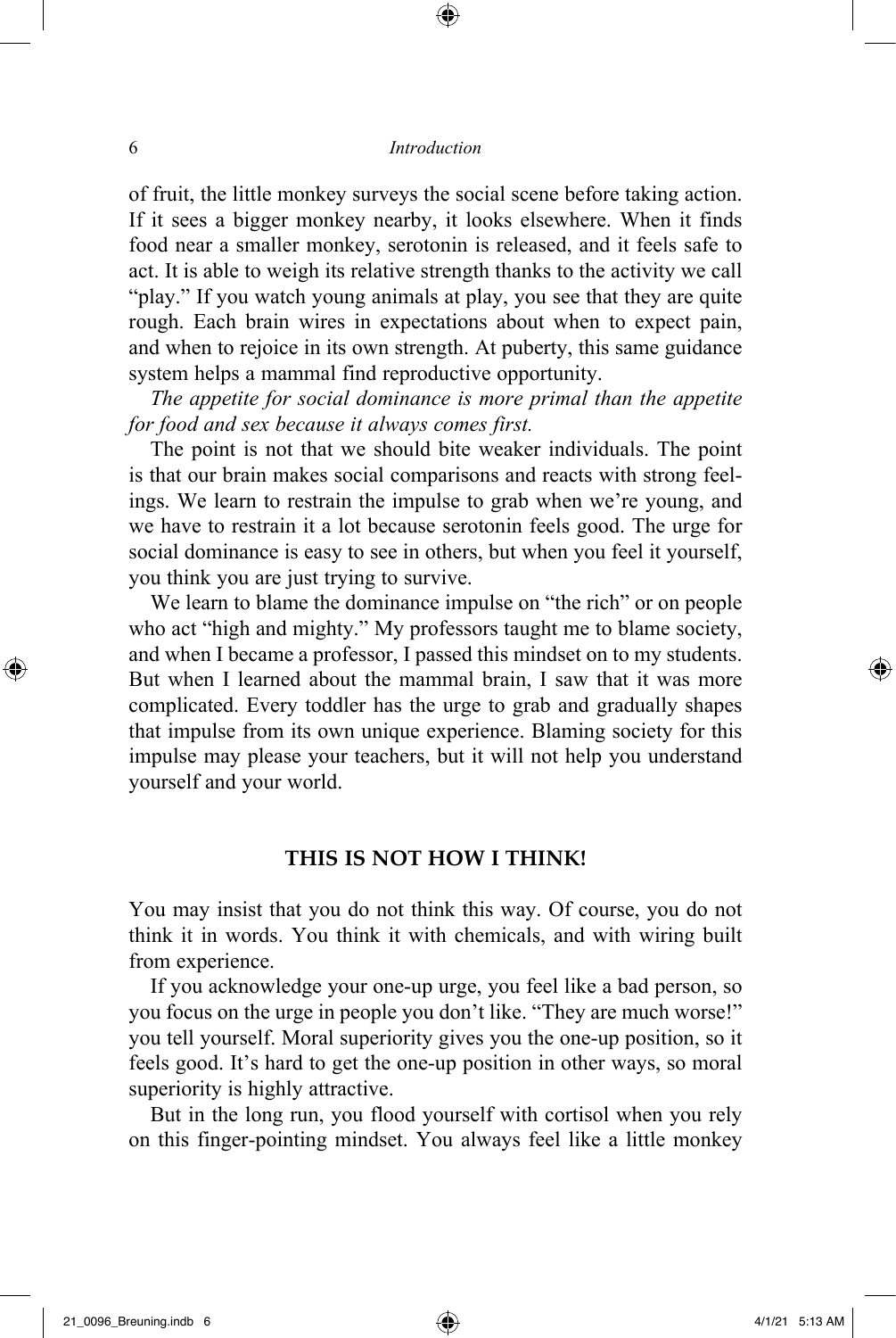⊕

victimized by bigger monkeys. You think you cannot feel good unless you're a big monkey, and that leads to more cortisol. What's a bigbrained mammal to do?

You can recognize the social-comparison thought loops you built in your past, and replace them with healthier thought loops. You can give your inner mammal the one-up position in sustainable ways, and thus enjoy serotonin and relieve cortisol. You can feel good about your strength without being a jerk.

You will keep feeling powerless if you keep blaming the world for your emotions. When you know how you produce your emotions, you can produce something different.

It bears repeating that our goal is not to justify crass competitiveness. Our goal is to explain the gnawing sense of being dominated and transform it into confidence and pride.

You have to recognize your one-up impulse before you can redirect it. We have more words relating to this impulse than Eskimos have for snow. We call it: pride, self-confidence, ego, glory, dominance, power, honor, dignity, self-worth, prestige, prominence, exclusivity, status, social importance, recognition, respect, approval, acclaim, selfaggrandizement, arrogance, assertiveness, manipulativeness, competitiveness, one-upmanship, being special, winning, feeling superior, having class, saving face. We use words with positive connotations for ourselves and those we like, and words with negative connotations for those we don't like.

We need a lot of words for this feeling because our brain goes there a lot. This is not a cosmic flaw. "It's a feature, not a bug" as they say in the tech world. We are alive today because our ancestors did what it took to keep their genes alive in a world of colossal threats. You are not trying to spread your genes, but you have inherited a brain that rewards you with good feelings when you do things that promote reproductive success in the state of nature. That doesn't mean you *should* seek social dominance; it means that you do, and if you hate this impulse, you will end up hating everyone including yourself.

You can learn to manage this impulse instead. By the end of this book, you will manage it better than anyone you know. That's a shameless appeal to your one-up impulse, but you would probably have thought of it anyway!

21\_0096\_Breuning.indb 7 4/1/21 5:13 AM

⊕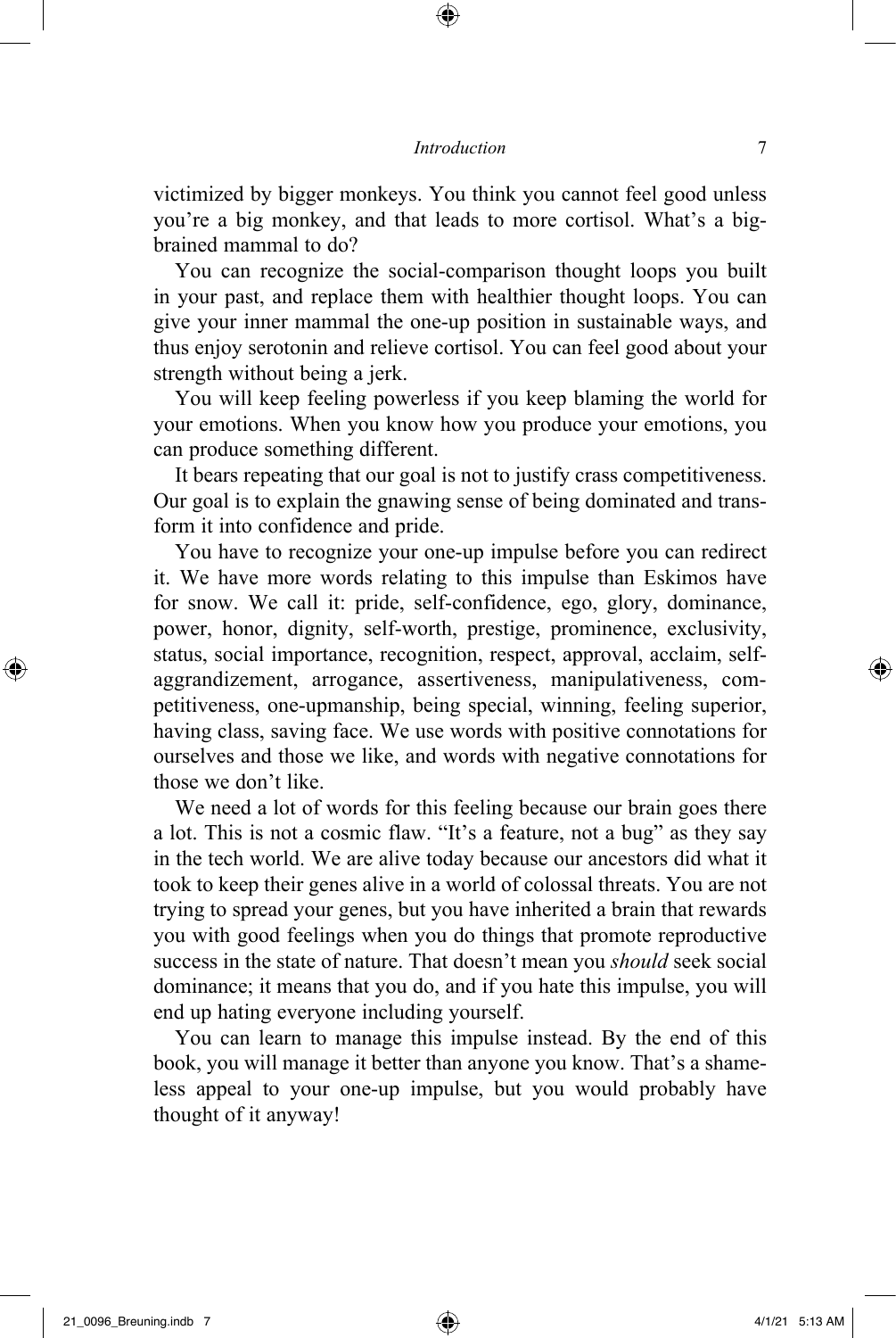⊕

#### **Quest for Serotonin**

Most of what we hear about serotonin is filtered through the disease model. It suggests that serotonin flows effortlessly in "normal" people, and if you lack that effortless flow, you can get it from the health care system. The disease model ignores the natural job of serotonin. Research on serotonin in monkeys suggests that:

- Serotonin evolved to motivate survival action, not to flow all the time for no reason.
- Serotonin produces a calm feeling when an individual sees itself in a position of strength.
- The good feeling prevents conflict by calming those likely to win.
- Neurons connect when serotonin flows, which wires an individual to expect the good feeling in ways that turned it on in their past.
- Serotonin is released in short spurts, so you always have to do more to get more.
- The brain habituates to rewards you have, so a "new and improved" moment of strength is needed to stimulate it.
- When the quest for social dominance is disappointed, cortisol makes it feel like a survival threat.
- Our brain is designed to avoid threats, so it is highly motivated to avoid anything linked to the one-down position in the past.

The disease model creates the illusion that other people are getting serotonin all the time. It seems like "big shots" get it easily, and you are shortchanged. This is false. There is no royal road to serotonin. If you were king of the world, you would not enjoy serotonin every minute. You would worry all the time about losing your status. Kings and emperors always lived in fear of plots against them. Movie stars live in fear of upcoming stars. If you had a spot on the billionaires list, you would fear losing that spot. Cortisol creeps into every life, and it spirals unless you learn to redirect it.

Furthermore, the brain habituates to existing rewards, so any status you have loses its thrill. No matter how high you are, you are still a mammal.

The mammal brain evolved to crave that next serotonin squirt. You think you will be happy forever if you get it, but it is soon metabolized.

⊕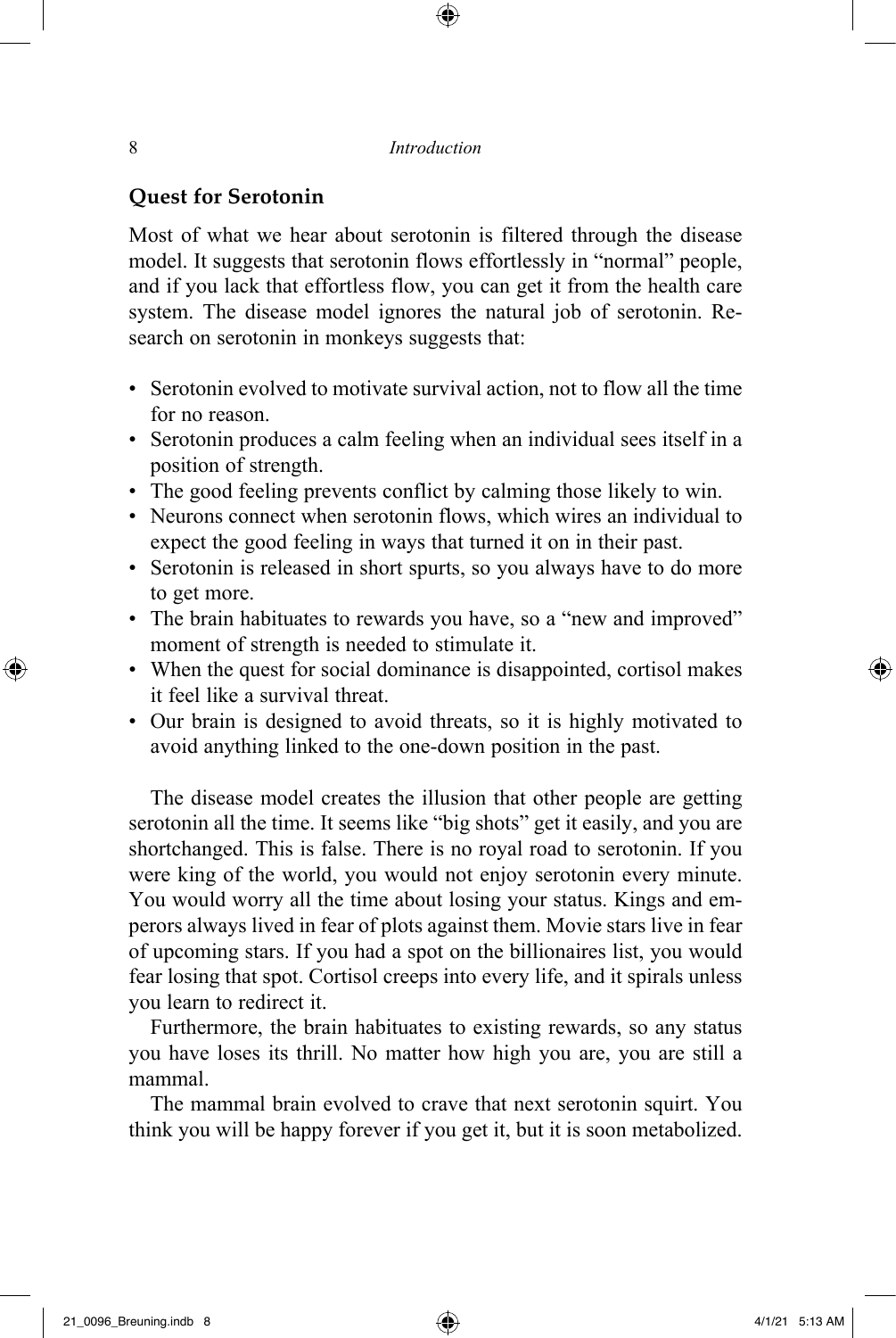⊕

Natural selection built a brain designed to keep motivating you. The tabloids hold proof!

Social media is now blamed for these natural impulses. We are invited to blame it whether or not we use it. If you use social media, you are told to blame corporations for making it addictive. If you don't use it, you may feel superior; but when you feel left out, you blame social media for that.

But long before modern technology, humans competed for social importance with whatever technology was available. As soon as a new technology appears, it gets embroiled in the mammalian quest for status. Our ancestors sought "likes" in whatever ways were possible, and probably annoyed their friends and family as they did.

It's hard to get real about your internal process when everyone else blames externals. Opinion leaders court your support by appealing to your one-down feelings and blaming accepted targets. But if you keep blaming externals, you risk having a tabloid life: miserable on the way up and miserable on the way down. You are better off accepting your inner mammal whether or not others get it. Status games are natural. Fear of losing status is natural. But you can be "super-natural" by making peace with your inner mammal.

#### **DIFFERENT GAMES FOR DIFFERENT BRAINS**

You may associate status games with fancy watches and fancy titles. You may equate social dominance with people who talk loudly, or get into bar brawls, or visit their money in Switzerland. But status games come in myriad forms because each brain seeks whatever got recognition in its own past. Following are several familiar examples. They will help you see the universal one-up impulse beneath the verbal brain's trappings.

#### **My Car Is Better Than Your Car**

Cars, jewelry, artworks, sports equipment, and designer clothing are popular status objects. People want status objects because they feel respected when they display them. This expectation builds because you yourself respect people who have that object. When you acquire the

⊕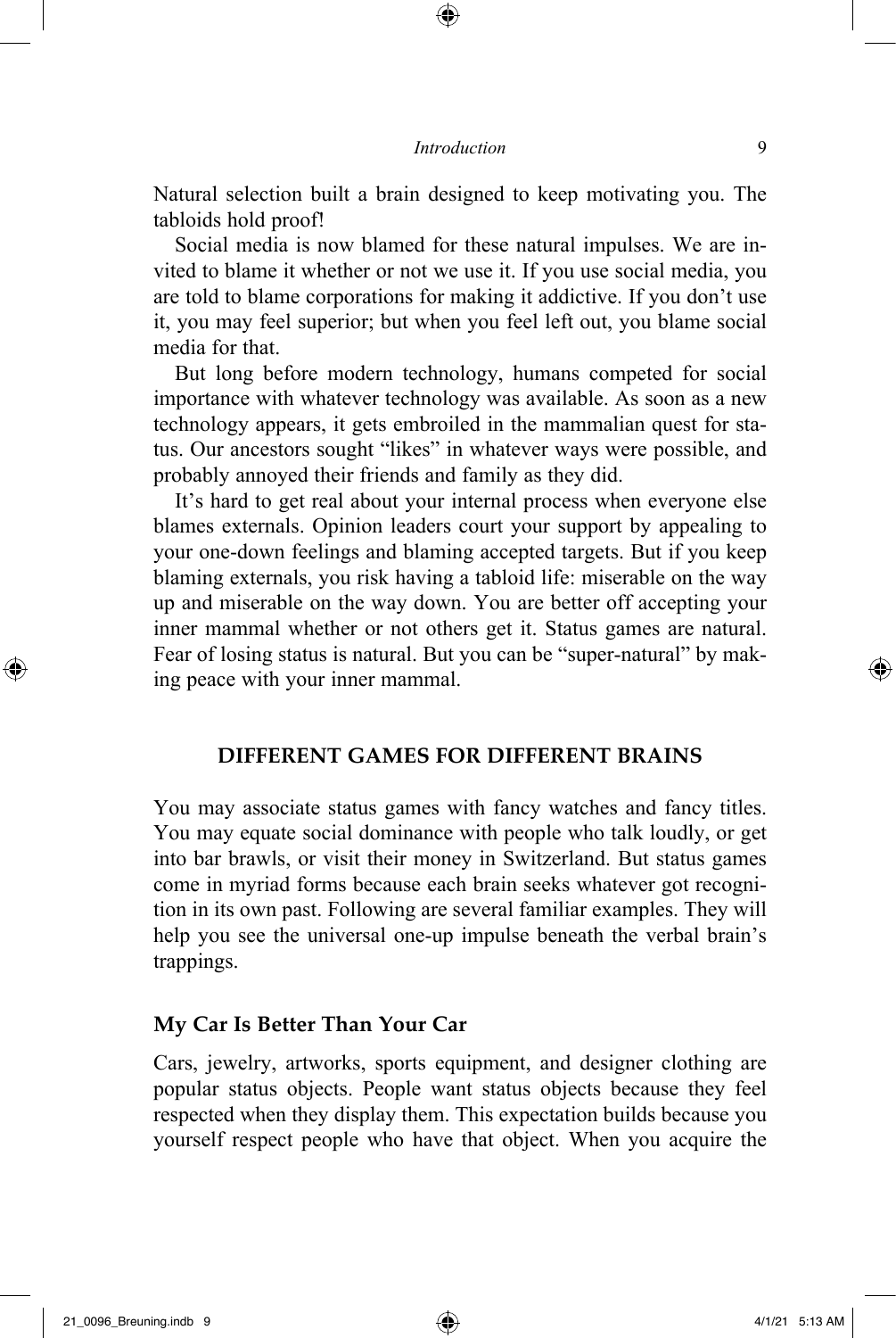⊕

object, you feel good for a while, but soon you notice better objects around you. Now you're one-down, and cortisol tells you to "do something" to relieve it. So you seek the one-up position in the way your brain knows: another status object. Where I live, people with status objects are despised, but that's just another status game, which we might call . . .

#### **My Ethics Are Better Than Your Ethics**

Condemning the ethics of others is a convenient way to gain the oneup position. It's free and doesn't waste resources. Best of all, it's low risk because you get to decide who wins. You can always find ethical shortcomings in others and applaud your moral superiority. The serotonin is quickly metabolized, of course, so you need evidence of your superior ethics again and again. "Holier than thou" is the traditional name for this status game. Ironically, moral superiority often goes with self-destructive habits: "I drink because I'm so sensitive to the pain of others." You can justify any addiction by pointing to your concern for the greater good. It's not surprising that so much conversation revolves around the ethical failings of others. We bond with those who share our ethical judgments because it gives our inner mammal the recognition it is looking for. But the more you judge, the more you feel judged. So as ethical as you are, sometimes you long for a more visible manifestation of your superiority, such as . . .

#### **My Abs Are Better Than Your Abs**

Animals judge the appearance of others in order to predict their strength. Your mammal brain is always judging the appearance of others, and you presume they are judging you as a result. Each generation finds its own way to keep score. Being fat was a status symbol in the world of food scarcity, and being thin is a status symbol in our world of abundance. Soft hands were a status symbol in the world of manual labor, and now muscles are a status symbol in a world of desk-sitters. Being in better shape than others is a time-honored source of pride. This status game can help us make healthy choices, but it can also lead to harmful extremes, like the tight corsets of earlier generations. When people do stupid things for status, you might prefer the game of . . .

⊕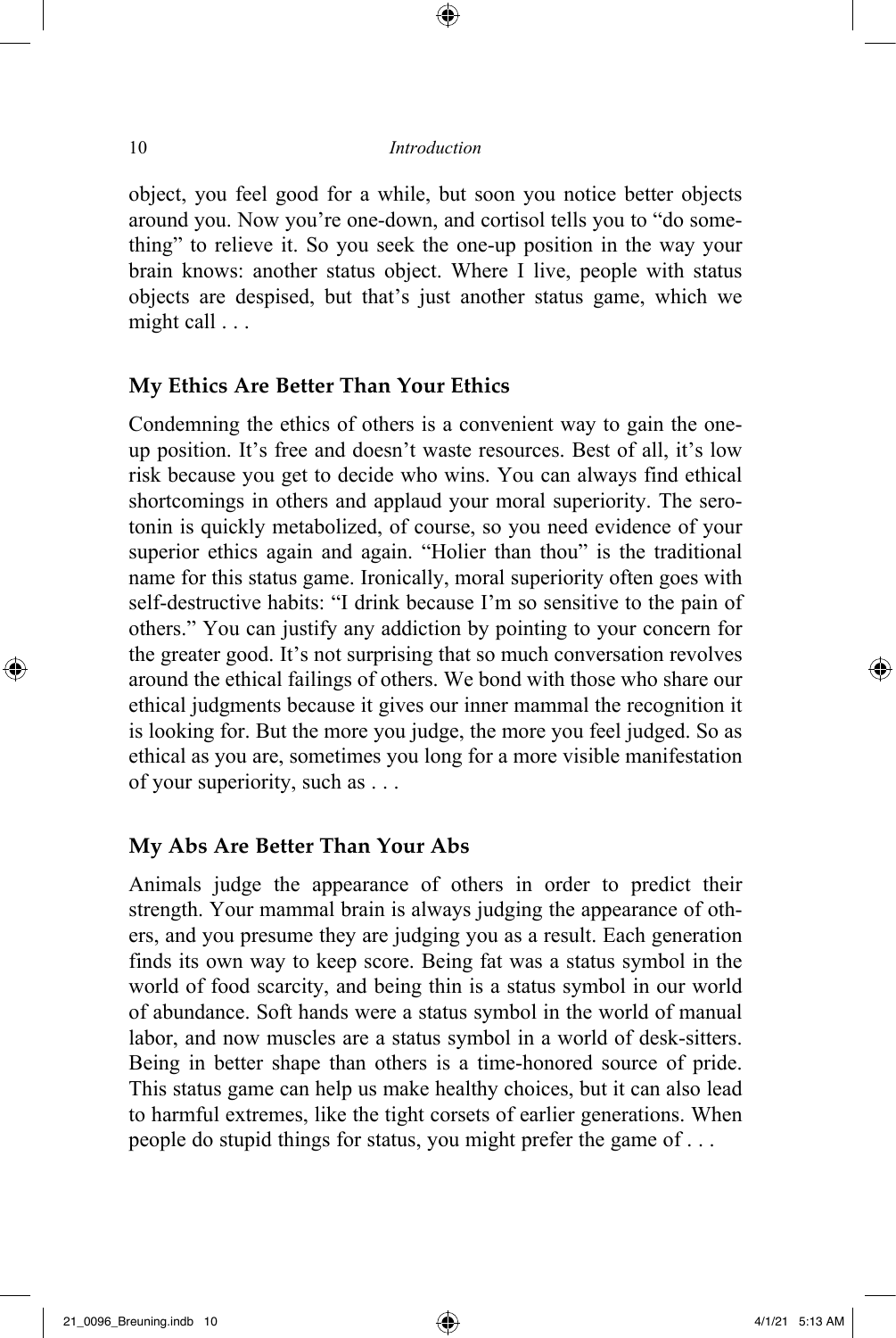⊕

#### **My Intelligence Is Higher Than Your Intelligence**

You can rate your own intelligence, but real-world feedback is part of the equation. In the past, intelligence was conveyed by learning Greek and Latin plus another language or two. Today, we define it in many ways, from "street smarts" to coding data-compression algorithms. Test scores and diplomas get attention, but you can find a way to feel smarter than others no matter what your credentials. The good feeling soon passes, alas, so you keep catching others being dumb to keep feeling it. But sometimes you catch yourself being dumb, and your cortisol surges. You feel crushed by smarter people. You urgently look for a form of status that you can control, such as . . .

#### **My Desk Is Neater Than Your Desk**

My pie crust is flakier. My batting average is higher. My crops are plowed in straighter rows. These status games are easy to ridicule in others, but taking pride in something you have control over is a useful strategy. Whether it's your well-tended home or your well-tended computer or your well-tended altar to the deities, it's nice to have a reliable source of pride. But the slightest thing out of order triggers one-down feelings when you have this mindset. You urgently look for a way to catch up, and your brain relies on the neural pathways it has. This is why we return to the skills we take pride in, despite the diminishing returns. You may feel like you're on a treadmill, so you long for other ways to feel good. You might notice the ever-popular . . .

#### **My Partner Is Hotter Than Your Partner**

It's adolescent, but neuroplasticity peaks in adolescence, so the status games of high school have a big impact on adult emotions. Adults don't like to acknowledge the way they compare partners, but the thought loop is almost irresistible to a brain designed to spread its genes. You evaluate your partner with neural pathways built from your own past experience, so different hotness indicators emerge. When your partner ranks highly, you feel good, as much as you hate to admit it. When they don't measure up, you feel bad, and you may blame them for your bad feeling. You may look for other status games to relieve the tension, such as . . .

⊕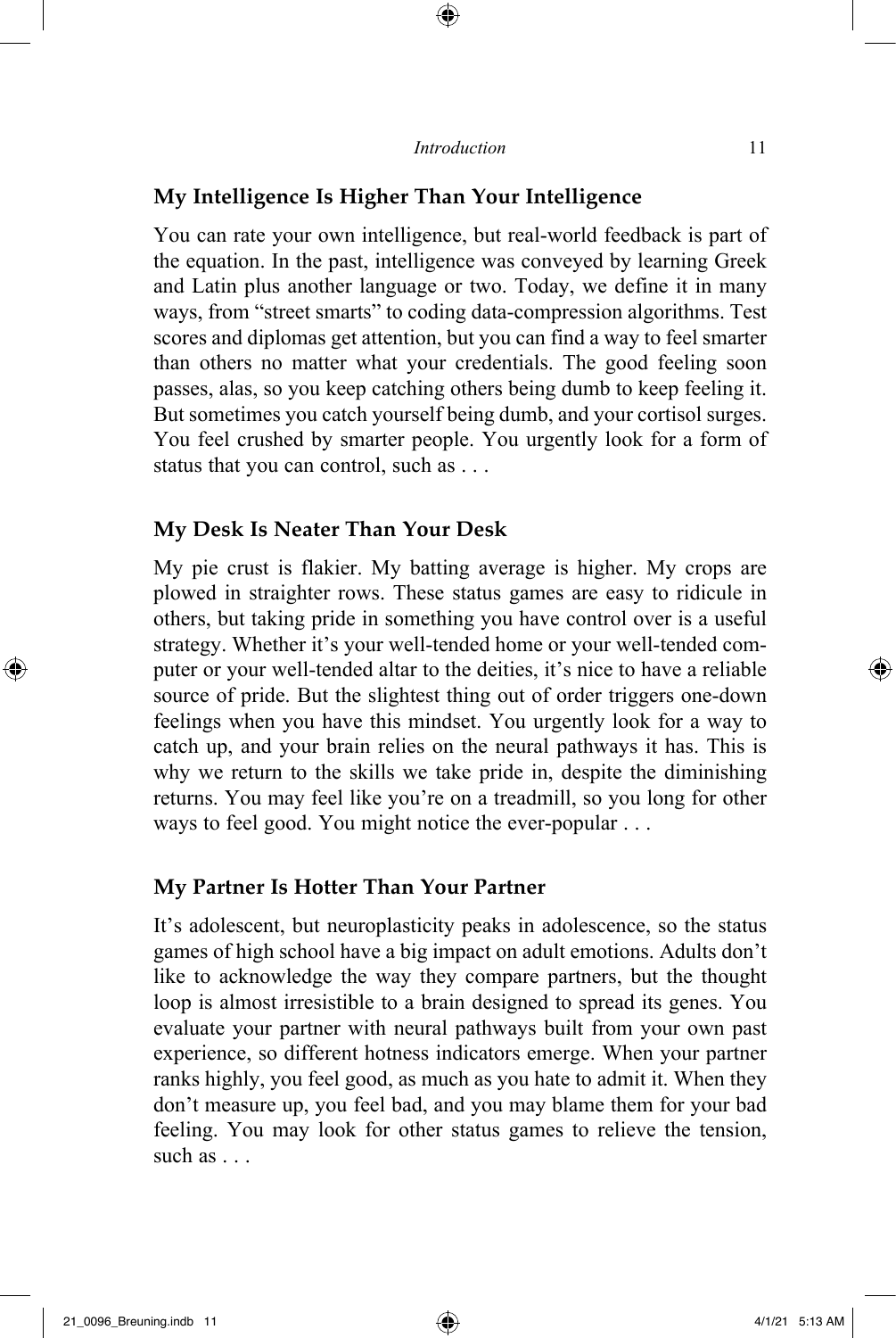⊕

#### **I Can Hold My Liquor Better Than You Can**

People often take pride in skills that are bad for them. Maybe you can jump from higher cliffs. Maybe you have the best drug dealer. Maybe you pride yourself on how long you can go without sleep. Why would a brain that evolved for survival take pride in skills that are bad for survival? Because social approval promotes survival. If an unhealthy skill won approval in your past, your brain expects a good feeling when you repeat that unhealthy skill. When you try to stop, the loss of social approval feels like a survival threat. It's not surprising that people look for something safe. Perhaps . . .

#### **My Family Is Better Than Your Family**

Coming from a "good family" gives you status without lifting a finger. Today, we tend to sneer at this mindset, but if you are honest with yourself, you may notice that your ears perk up when you hear that someone is related to a famous person. Every generation defines status for itself, so the child of a rock star may count as royalty today. Countries with political revolutions typically give status to the children of revolutionaries, thus perpetuating the aristocracy game. It all makes sense when you know that animals compete for partners with good bloodlines. If your family doesn't score on any indicator, you long for a different status game, like . . .

#### **My Hardships Are Harder Than Your Hardships**

This status game is ubiquitous today. On the surface it seems strange that a brain designed to seek strength would base status on weakness. But this makes sense from an animal perspective. The size of your social alliances determines your strength in the primate world. Big alliances build when mammals fear a common enemy. In the modern world, thought leaders build big alliances by blaming your hardships on a common enemy. You want to feel oppressed by that enemy so you can be part of the dominant alliance. It's a double bind, alas, since you have to keep feeling bad in order to feel good. You might try to relieve your pain with another status game, such as . . .

⊕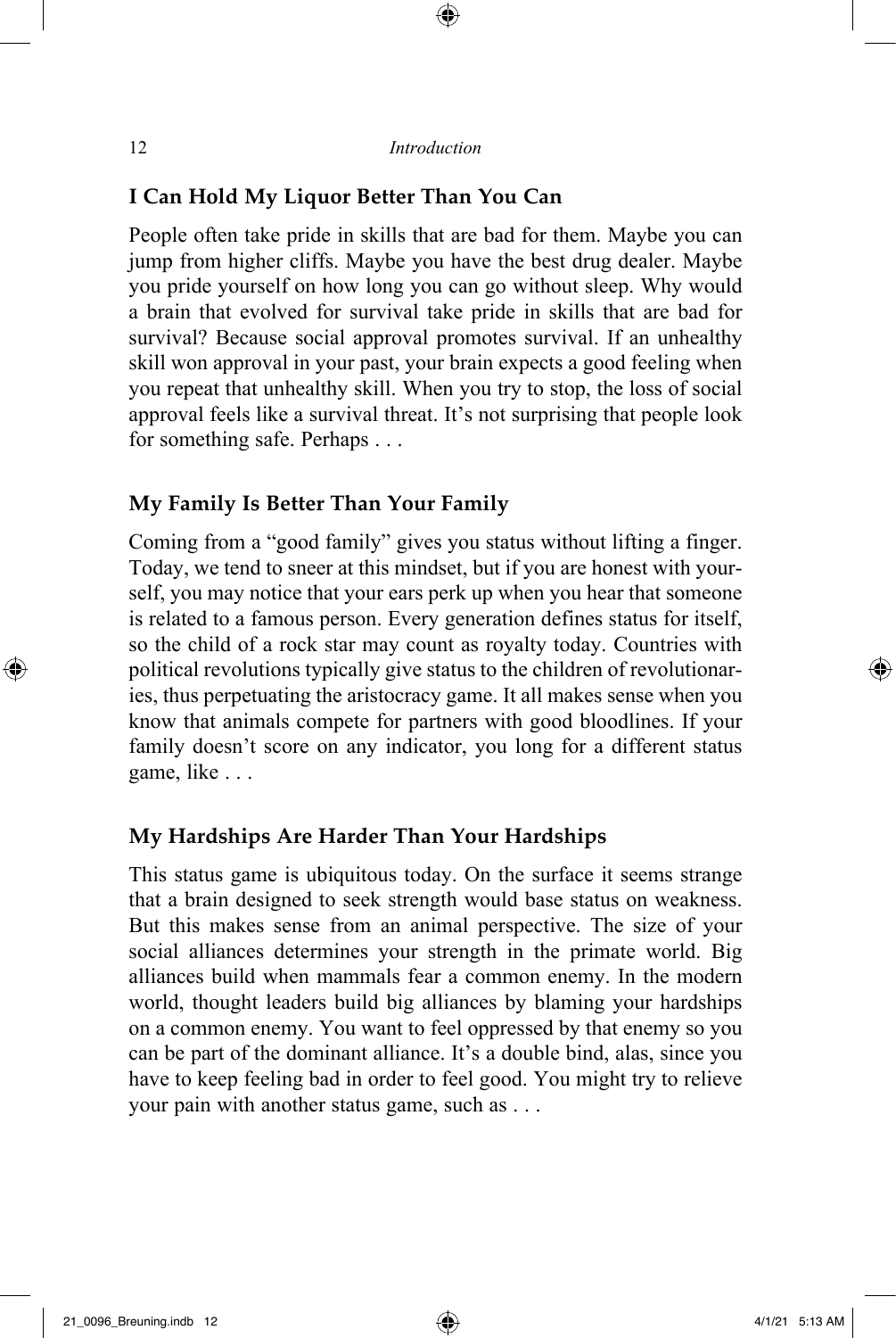⊕

#### **My Impact Is Bigger Than Your Impact**

Humans are aware of their own mortality, and we terrorize our inner mammal with this knowledge. We relax a bit when we create something that will survive, which is why we long to "have an impact." It takes a lot of self-assertion to have an impact, and that brings the risk of conflict and failure. It's easier if you do it in the name of others. Thus, appeals to the greater good are usually part of the quest to have an impact. The more people you claim to help, the more status you get, which makes this strategy quite appealing. The result is enormous competition to have an impact. If you're exhausted by the competition, you might focus on something tangible, like . . .

#### **My Portfolio Is Bigger Than Your Portfolio**

A big asset portfolio can give you a feeling of strength, even if it's private information. You may hate people with assets, and even people who just use the word "portfolio." But stockpiling is a natural survival strategy. Starvation was a real risk for most of human history. In the days before railroads, food was hard to transport so you had to rely on local resources. Our ancestors stockpiled food in order to survive a huge array of potential threats. The bigger their reserves, the safer they felt. It's hard work to accumulate reserves, and you may keep fearing that they're not big enough. So you may be tempted by a time-honored alternative path to one-upness . . .

#### **I Get More Love Than You Get**

Everyone compares the love they are getting, as much as we hate to admit it. Children compare the love they get from parents and teachers. Teens compare the love they get at parties. Ancient Roman generals tragically compared the love they got from the public. Punk-music performers compare the love they get to what other punk performers get. You can say you don't compare, but when others get love, your inner mammal notices. Fortunately, you can define love however you want. You can focus on the love of God or the love of your dog. You may have a long string of exes or an entourage of adoring fans. However you define love, your inner mammal wants more. A frail grandma may be getting more from her flock of grandchildren than you are getting from

⊕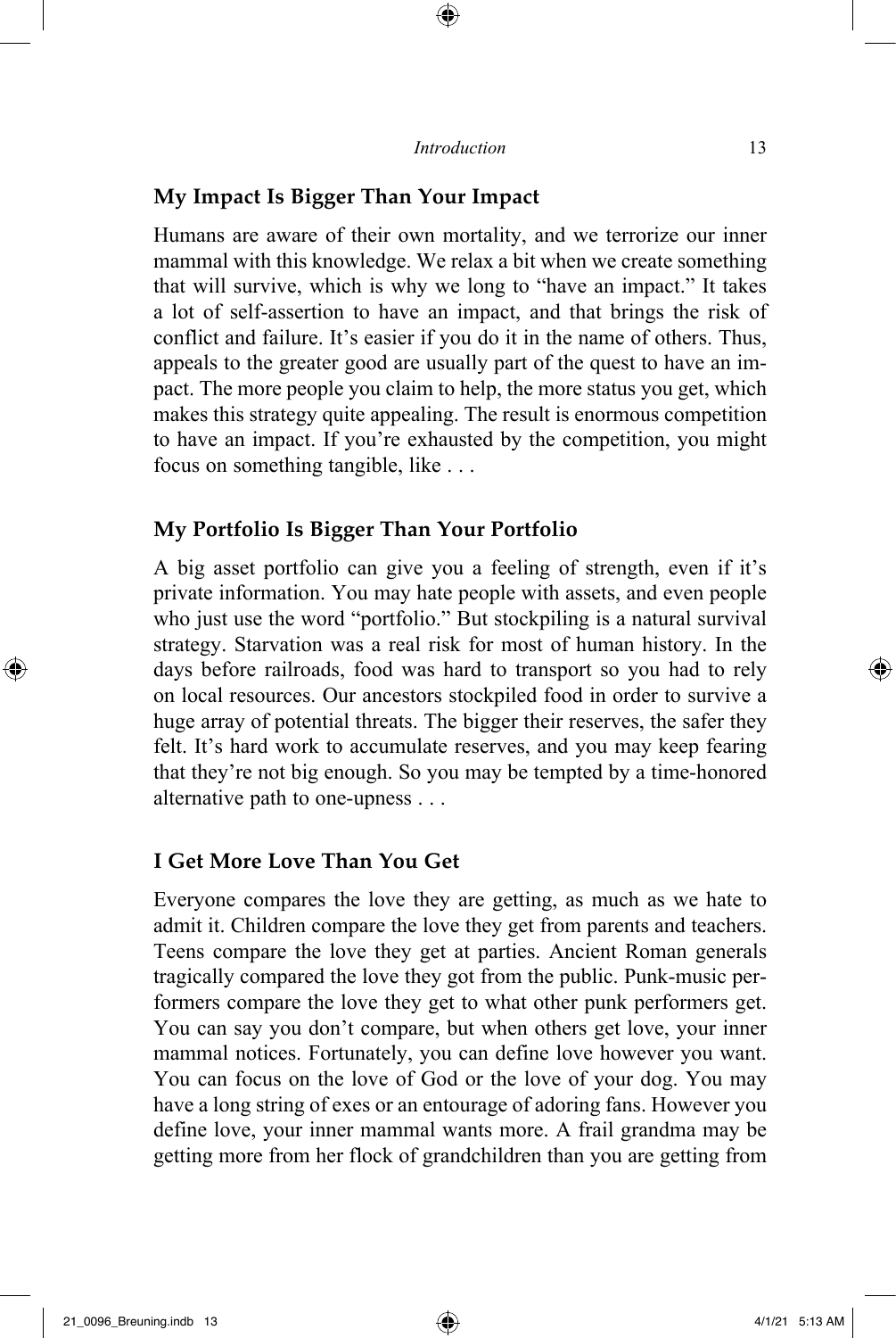⊕

your chosen strategy. But the grandma compares herself to the neighbor who flaunts her own flock of grandchildren, and sometimes feels onedown. It's not surprising that past generations sought status by having more children and even more wives. This mode of social rivalry has obvious drawbacks, so it's nice to have alternatives, such as . . .

#### **My Taste Is Better Than Your Taste**

You can sneer at the bad taste of others and applaud the superiority of your own taste. You can put yourself above people with money by pointing out that they spend it with bad taste. You feel good for a moment, and when the serotonin is gone, you can find more *faux pas* in their consumption habits. Recently, the word "creativity" has substituted for "taste." You can feel superior about your creativity whenever you feel one-down. The problem is that you're still keeping score. You're still judging others, so you presume "they" are judging you. Another way to lift yourself up is needed, such as ...

#### **My Friends Are More Influential Than Your Friends**

Name dropping is a well-known path to status. Friends in high places can indeed bring rewards, so they naturally get our attention. A friend of a friend of the big kahuna gets attention regardless of their status on other indicators. Courting people with influence is a long-standing tradition. Monkeys groom the fur of higher-ranking monkeys and it indeed promotes their survival. Early humans gave gifts to high-status individuals because reciprocation is expected. The drive to make contacts and rub elbows with power is easy to see today, though we hate to see it in ourselves. If you can't stand this ritual, you can raise your status by thinking . . .

#### **My Joy Is More Joyous Than Your Joy**

People are always telling you what a great time they had, and you wonder if you're missing something. Whether it was their great trip, their great sex, or their great meditation session, your brain compares. Advice-mongers tell us that experience is more valuable than possessions, so our social comparisons come to revolve around fun. However ⊕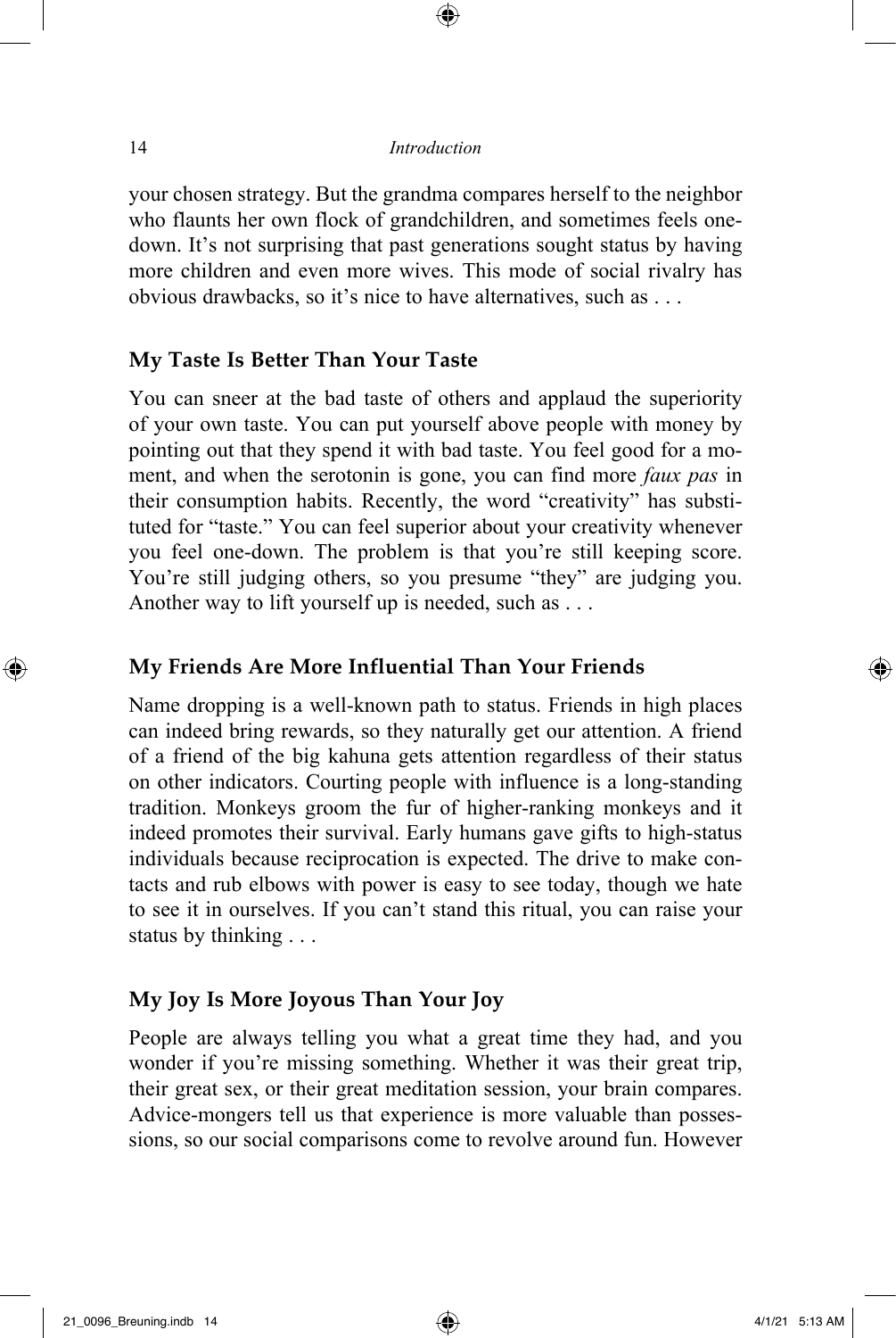⊕

you define it, your brain habituates to what you have, so the same-old thrill loses its effect. It's not surprising that people resort to primal forms of status, like . . .

#### **I Can Control You**

Waiting in line at the Department of Motor Vehicles can trigger onedown feelings. No matter how much power you have in the rest of your life, you may feel powerless in that moment. People seek one-up positions in whatever ways are available to them. However, you may have landed in the DMV line because you did something dumb; and that's painful to think about, so you blame your one-down feeling on "them." We are not objective judges of our social environment. It's easy to presume that your waiter is snubbing you when you are feeling one-down anyway. We suspect others of one-upping us because we know the urge so well. Fortunately, you have the self-restraint to avoid escalating to . . .

#### **I Can Inflict More Pain Than You Can**

The impulse to win at any price is not socially acceptable. We learn to control that impulse to sustain social bonds. If you grab a toy from another child, you are taught to restrain that impulse. If you bite the child who grabbed your toy, you learn from feedback. Self-restraint must be learned because our brain is inherited from a world in which inflicting pain was the coin of the realm. Thus, we fear the strength of others and long for the strength to protect ourselves. Social norms evolve to manage this impulse, such as: "My lawyer is better than your lawyer." If you don't have the strength to win in this way, there's always the inverse strategy. . .

#### **I Can Tolerate More Pain Than You Can**

I need less sleep. I need less food. I need less money. You know this game. I deny myself, and you must deny yourself more or else I win. Of course, it doesn't feel great even when you win, so it's nice to win with a more cerebral strategy like ...

⊕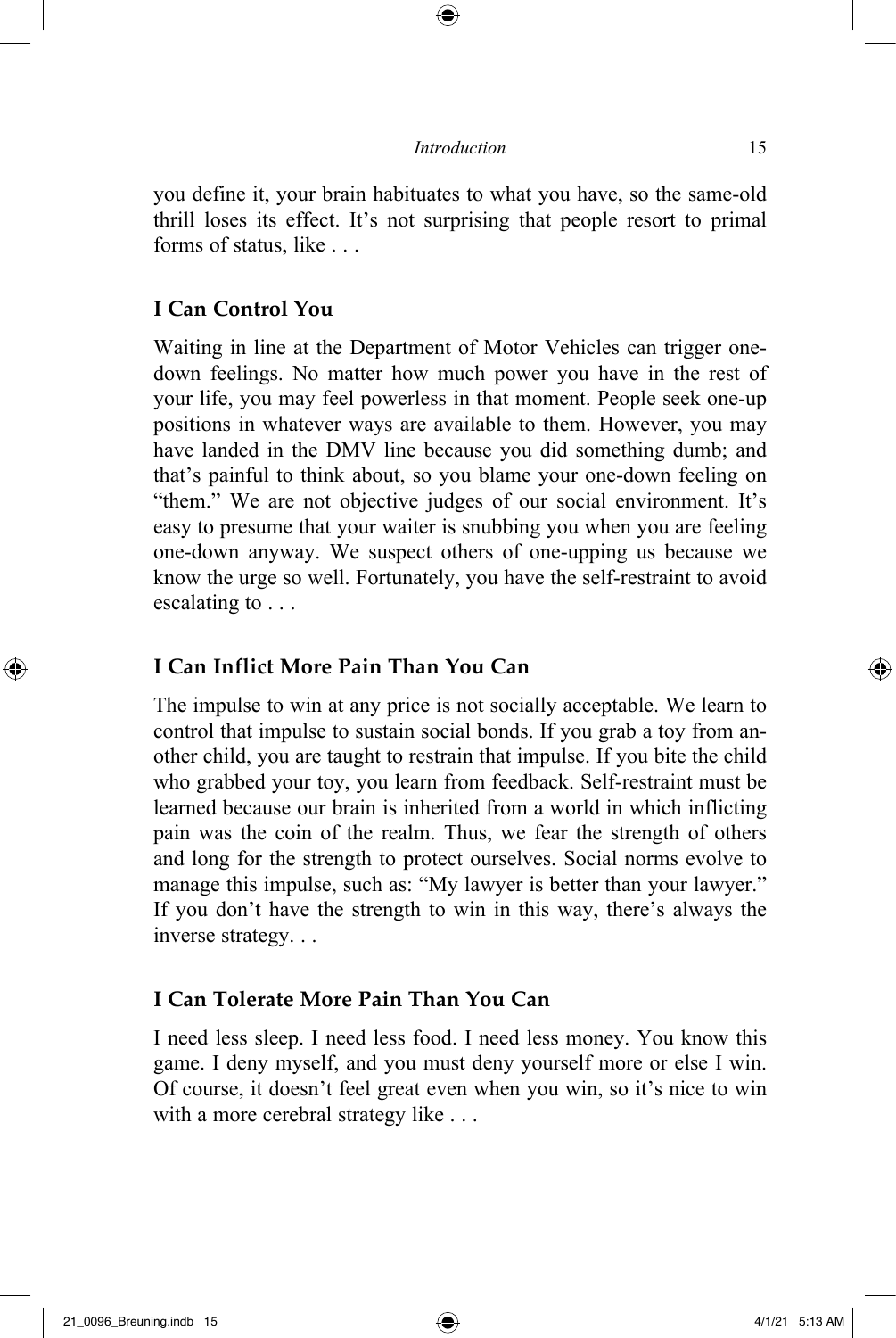⊕

#### **My Predictions Are Better Than Your Predictions**

Predicting may not seem like a path to status, but we do it all the time. Whether you predict the stock market, the big game, the election, or the weather, you feel proud when you're right. Predicting is the unique capacity of the human cortex, so we have a deep sense of its importance. Our ancestors survived by predicting the behavior of predators and prey. They strived to predict rain with a great sense of urgency. Today, we strive to predict which start-up will take off, which post will go viral, which athlete or politician will score, and what will happen to life on earth. Gambling, video games, the lottery, chess, and technology forecasting are other popular ways to feel superior about your predicting skills. Dopamine is also stimulated by correct predictions, and the double dose of happy chemicals gives us double motivation for prediction games. If your prediction proves wrong, you can fall back on the most basic of status games . . .

#### **They're All Jerks**

⊕

Blanket condemnations are a fast, easy way to claim the one-up position. You focus on the flaws of others and pride yourself on your perceptiveness. You enjoy a one-up moment each time you find flaws in those you perceive as stronger than yourself. And when the good feeling passes, you berate them again. This thought loop is widespread, so it's easily learned from others. You are welcomed into the club if you hate the same "jerks" that they hate. Mammals bond when predators lurk, and the mammal brain rewards you with oxytocin when you find social support. Serotonin is added when your alliance is stronger than their alliance. The double reward makes it enormously tempting to bond around common enemies, whether in politics, sports, career, or a daily gripe session. Saying "they're all jerks" is a fast, easy way to meet your social needs.

#### **YOU HAVE A CHOICE**

Status games feel like the fault of others because it's easier to see the one-up urges of others than to see your own. This makes it easy to conclude that others are putting you down, so you don't have a choice.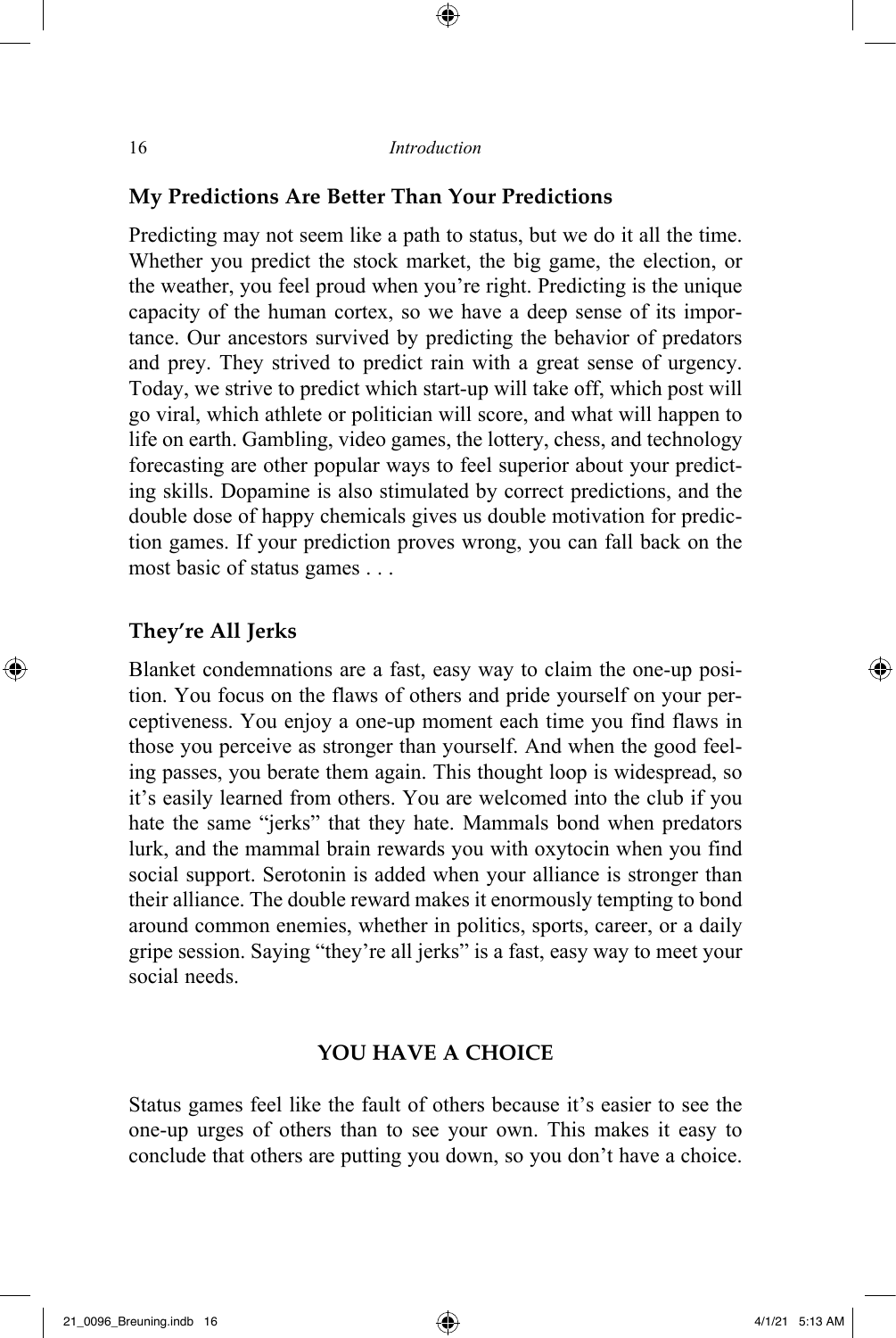⊕

Your brain zooms in on small perceived advantages in others, and cortisol makes it feel like an emergency. Repetition builds a cortisol pathway that helps you slide into this thought loop. Fortunately, we have billions of extra neurons to build new thought loops. The following chapters show you how.

#### **LEARNING FROM HISTORY**

Most chapters of this book end with the status games of a famous person in history. I chose these people because I visited their homes and felt their status frustrations while standing in their living rooms. These homes are open to the public, so you can do it too!

The point of these stories is not that fame is good. Nor is it that fame is bad. The point is that everyone has ups and downs because serotonin is soon gone, and we want more. This is the engine of human history.

The status frustrations of other times and places help us see past the status frustrations of our own time and place. When you see the same patterns everywhere, it's easier to see the mammalian universals underneath. This makes it easier to accept yourself and others. You can enjoy the world you live in instead of cursing it and spiraling with cortisol. People have always felt dominated by others and looked for ways to come out ahead. We can learn from the ways others manage this universal frustration.

#### **THE STATUS GAMES OF CHARLES DARWIN**

I was thrilled when I learned that Darwin's home is open to the public. I rushed to the London suburb and stared at the desk where he wrote. I walked the path where he took his daily stroll and explored the greenhouse where he fertilized his orchids. All the while, I wondered how he managed the status games in his life.

I knew the familiar story about Darwin: that he was oppressed by religion and triumphed with a merry band of influential pals. It made me think, "where is my merry band of influential pals?" But I kept researching and found that his story was more complex.

⊕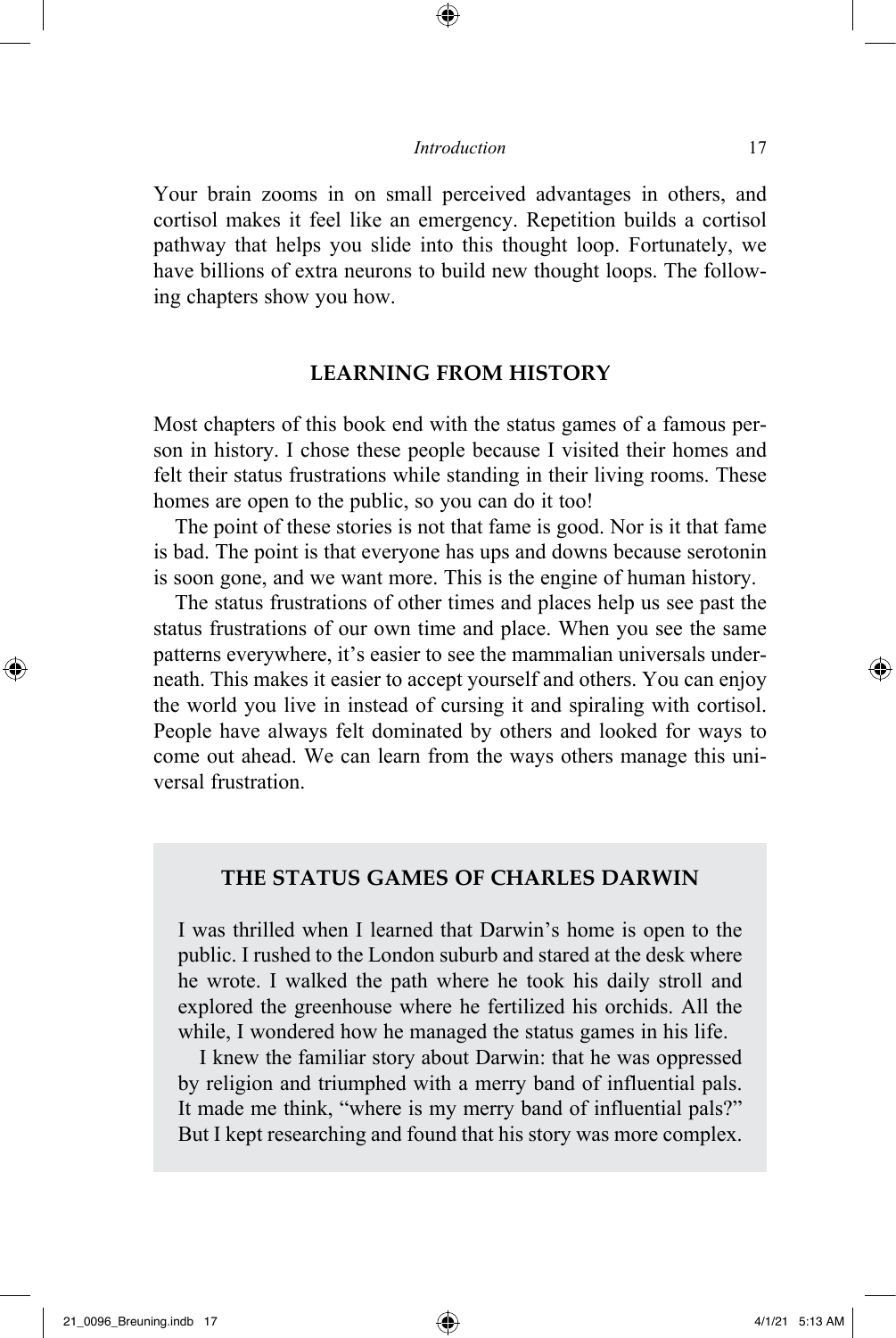⊕

Science and religion were not seen as opponents in Darwin's time. On the contrary, Darwin trained for the ministry in order to pursue his interest in "natural philosophy." Darwin's opponents were people whose status was threatened by his work. Darwin was meek and had no stomach for public battles, so his final triumph is quite heartening.

The story begins with the amazing fact that Darwin's grandfather thought of evolution. Erasmus Darwin was a doctor and a friend of Benjamin Franklin. He suggested evolution in the long poem he wrote about reproduction in nature. The poem was considered scandalous. It was popular, but the science world ignored it. Erasmus died before Charles was born, but Charles was expected to become a doctor like his father and grandfather. He was sent to medical school at age fifteen. After watching surgery on a child before the invention of anesthesia, he refused to go to class. He spent his time in the way he always had: by observing nature.

While he was out watching birds, insects, and sea creatures, he met others doing the same. He met a professor, and his knowledge and enthusiasm impressed the distinguished naturalist. That led to his post as naturalist on the *Beagle*.

You may think he had an easy life, but his hardships were severe. When he was nine, his mother died, and his father packed him off to boarding school. His father ridiculed his naturewatching and vetoed the offer to sail around the world on the *Beagle*. When young Charles finally got his father's permission, he faced the true hardship of such a voyage. Darwin was seasick most of the time, and ill for the rest of his life with afflictions believed to have come from the voyage.

Darwin's status conflict with the captain of the *Beagle* is a fascinating story. Captain Fitzroy sought a young-gentleman naturalist to share his cabin because protocol prevented captains from socializing with the crew. Fitzroy got lonely and depressed on long voyages, and Charles was destined to be his audience.

But things turned sour because Charles's sisters sent his letters home to London newspapers, which made him an instant celebrity. The news reached the *Beagle* while it was still on the other side of the world! Captain Fitzroy was jealous. He had no home

 $\bigoplus$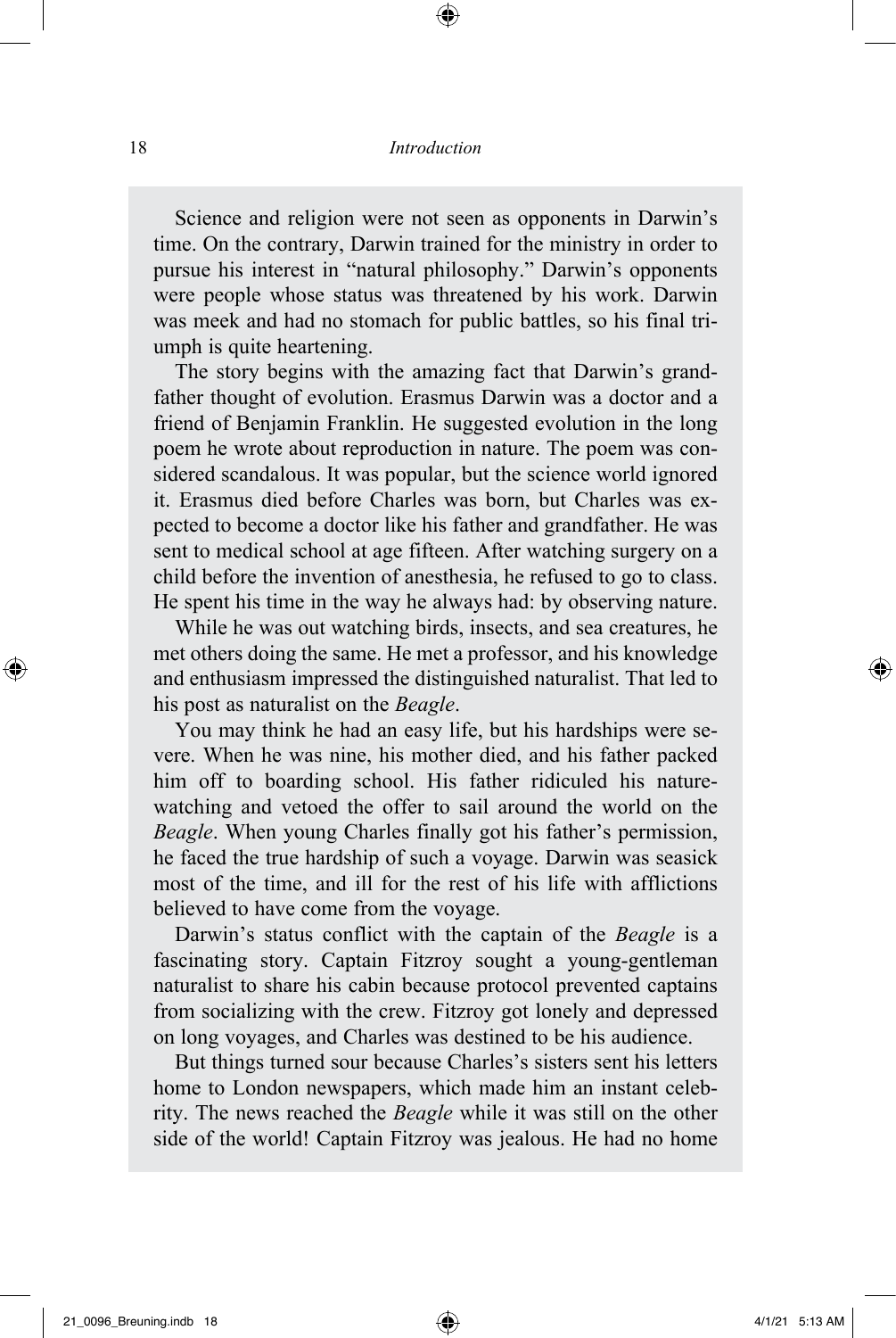⊕

of his own because he was orphaned in youth and had lived on a ship since age fourteen. So instead of returning to London in two years as planned, he stretched the voyage into five years. Imagine Charles tossed on the high seas in a tiny cabin with this man for five years. To make matters worse, Fitzroy forbade Charles from publishing a trip journal except as a chapter of Fitzroy's journal.

When they finally returned to London, Charles was the toast of society. Everyone wanted to hear about his trip. But Darwin was shy and preferred to live in the country and study the animal artifacts he'd brought home. So he did that for twenty years. He kept thinking about evolution, but never felt that his explanation was ready for public scrutiny.

Then, he was ensnared by one of history's great coincidences. The mailman brought an envelope with an essay from a young man, requesting that Darwin get it published. The essay said precisely what Darwin had been thinking all these years.

What should he do?

If he had tossed the letter into the fireplace, no one would have known, because the young man had no ties to the science establishment.

If he had it published, Alfred Russell Wallace would get credit for the concept of evolution by natural selection, since Darwin had never gone on record.

Wallace was a man who made his living by collecting wildlife specimens from rainforests worldwide and selling them to researchers and collectors. He had a life of extreme hardship but managed to spend a lot of time observing animals in their natural habitat. He drew his own insights and dared to write them down. His historic essay was actually written while he was suffering a malarial delirium in Borneo.

Darwin did the honorable thing—he reported the essay to his friends in the science community. They came up with a plan: a public science meeting where an essay from each man would be presented. Darwin wrote something fast, but on the day of the meeting, he was sadly attending his child's funeral. Wallace was still in Asia trying to make a living. Both essays were unceremoniously read into the record.

⊕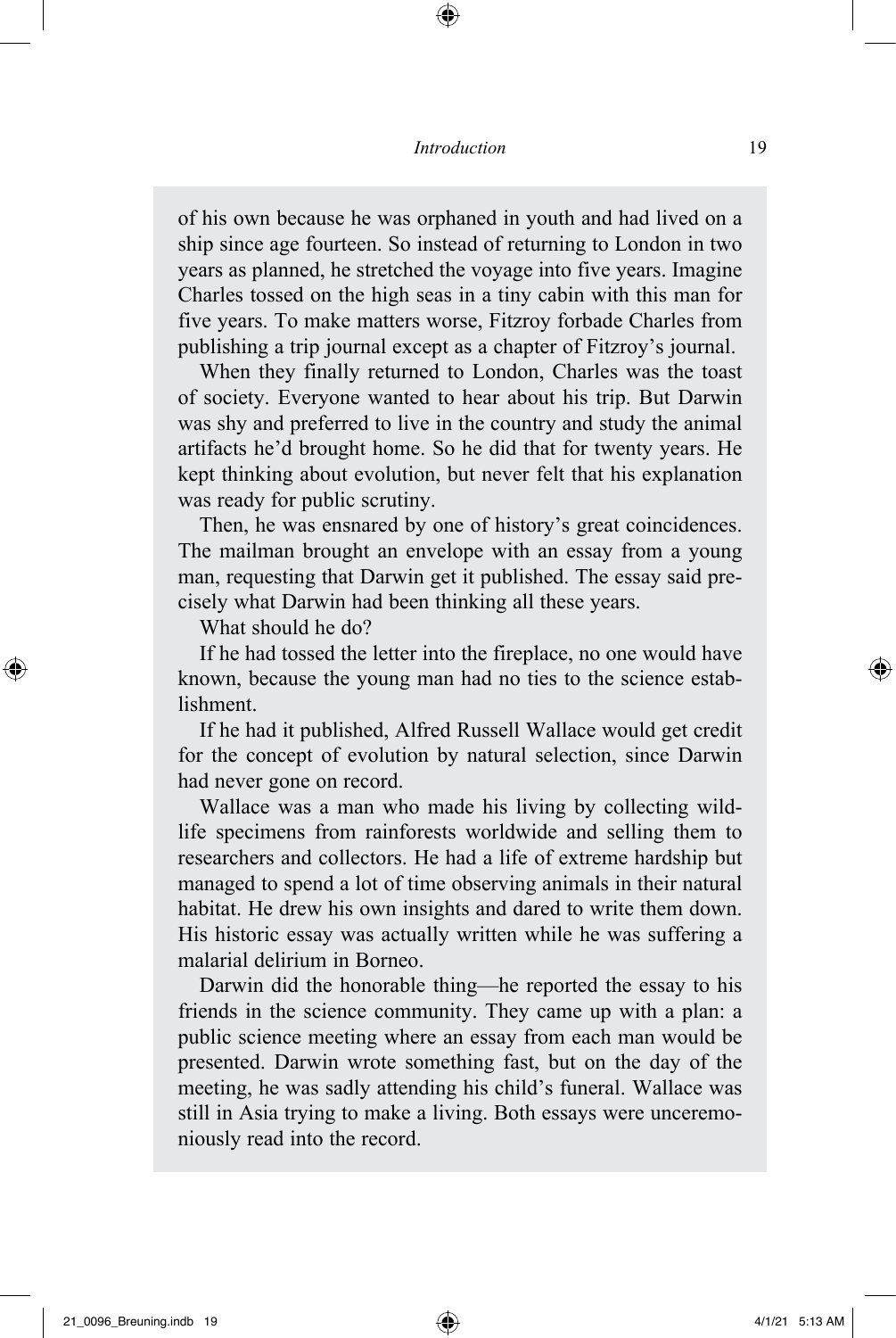$\bigoplus$ 

At this point, my belief was that Darwin won acceptance because his friends rallied around him. This is what our inner mammal dreams of. But the truth was more complicated. Some of Darwin's alleged friends did not support him, and his biggest supporters were people who were advancing their own agenda and not really friends. Darwin was a mammal among mammals like the rest of us. He hated politics, but he kept working.

Three of Darwin's children died during this work. He blamed himself for this because he had married his first cousin. Such marriages were common before the discovery of DNA, and Queen Victoria had married her first cousin around the time that the Darwins did. But Charles understood genetics because he socialized with animal breeders. He saw the consequences of inbreeding in domestic animals even though he didn't know the mechanism of genetics. He suffered from constant stomach pain and feared that his frailty was inherited by his children.

Darwin kept working despite this hardship and despite his wife's vehement opposition. She cried over his "blasphemy." It would keep him out of heaven she feared, and thus separate them for eternity.

⊕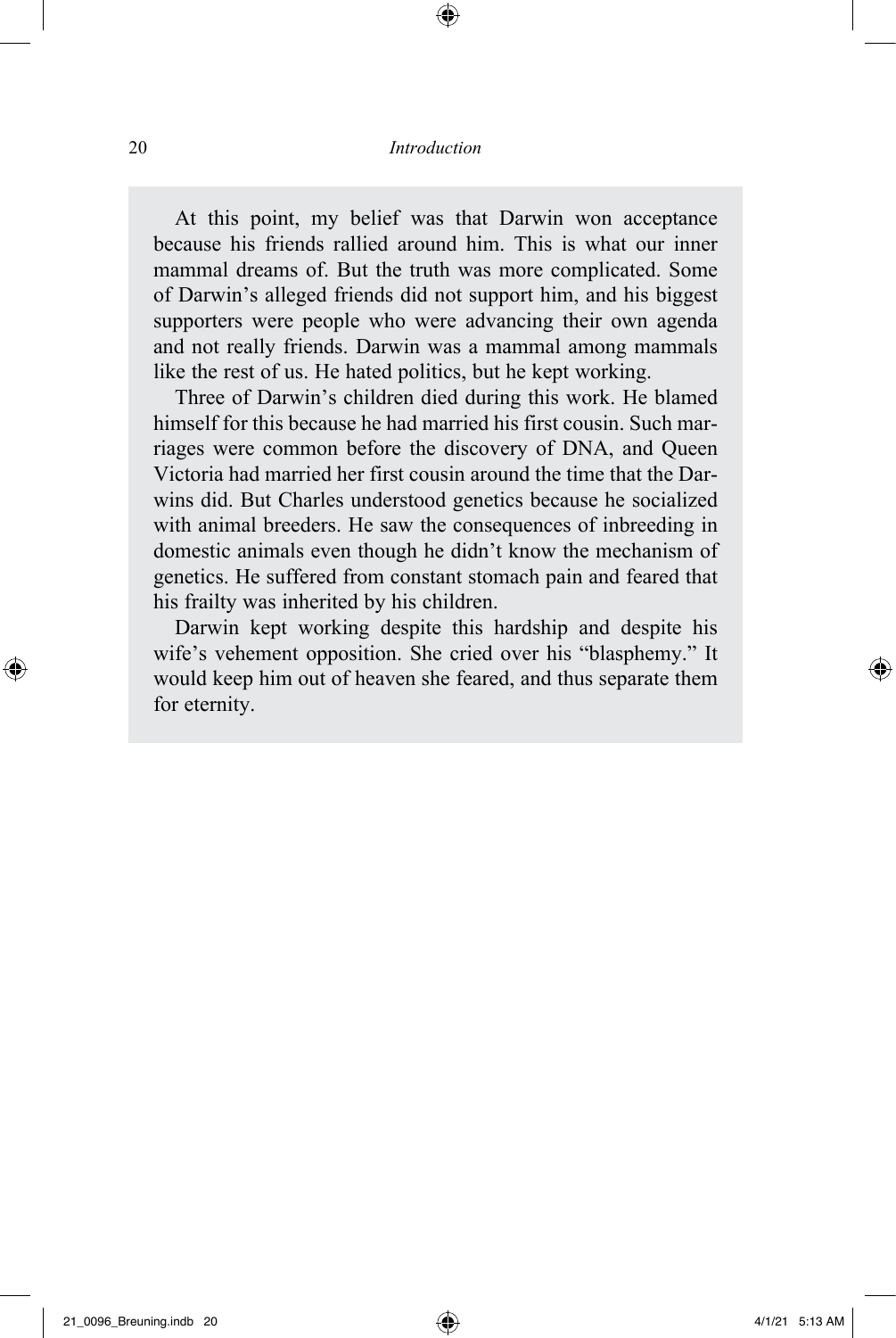### *Part 1*

 $\bigoplus$ 

# **WHY STATUS GAMES ARE RELENTLESS**

 $\bigoplus$